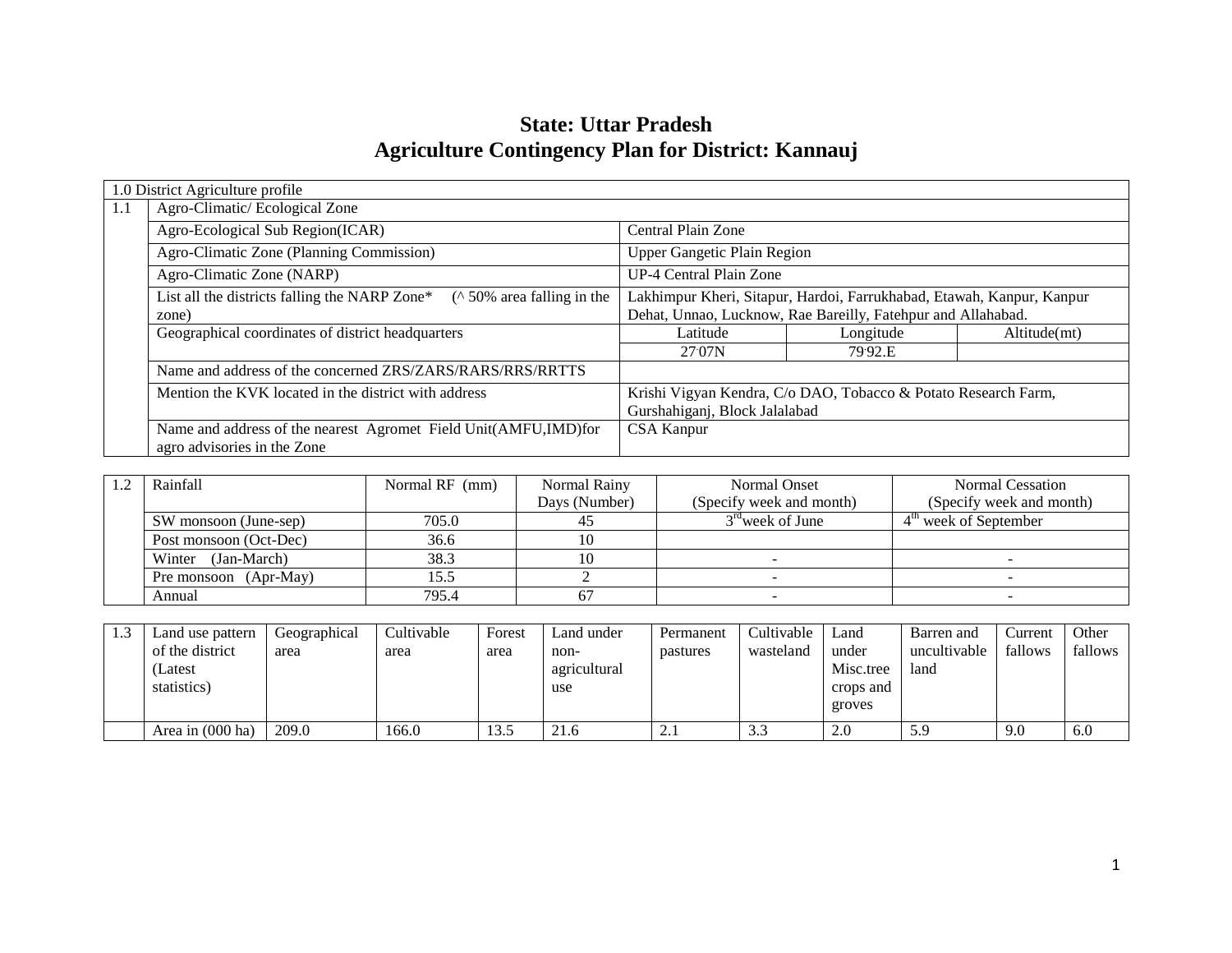| 1.4 | $\cdot$ $\cdot$<br>Major '<br>SO <sub>1</sub> IS | Area( $000$ ha)                   | Percent(%<br>of total              |
|-----|--------------------------------------------------|-----------------------------------|------------------------------------|
|     | loamy soil<br>Deep                               | Q <sub>1</sub><br><u>,</u>        | 550<br>--<br>ັ                     |
|     | Deep, silty soils,                               | $\overline{\phantom{0}}$<br>(4.7) | $\sqrt{5}$<br>42<br>$\overline{1}$ |

| ن د ک | Agricultural land use    | Area('000 ha) | Cropping intensity $(\% )$ |
|-------|--------------------------|---------------|----------------------------|
|       | Net sown area            | 145.8         | 134 %                      |
|       | Area sown more than once | 76.2          |                            |
|       | Gross cropped area       | 222.0         |                            |

| 1.6 | Irrigation                          | Area('000 ha)            |                                                                                                   |                                    |  |  |  |  |
|-----|-------------------------------------|--------------------------|---------------------------------------------------------------------------------------------------|------------------------------------|--|--|--|--|
|     | Net irrigation area                 | 130.6                    |                                                                                                   |                                    |  |  |  |  |
|     | Gross irrigated area                | 186.0                    |                                                                                                   |                                    |  |  |  |  |
|     | Rain fed area                       | 15.3                     |                                                                                                   |                                    |  |  |  |  |
|     | Sources of irrigation(Gross Irr.    | Number                   | Area('000 ha)                                                                                     | Percentage of total irrigated area |  |  |  |  |
|     | Area)                               |                          |                                                                                                   |                                    |  |  |  |  |
|     | Canals                              | $\overline{\phantom{a}}$ | 17.3                                                                                              | 9.3                                |  |  |  |  |
|     | <b>Tanks</b>                        | ٠                        | 0.02                                                                                              |                                    |  |  |  |  |
|     | Open wells                          | $\overline{\phantom{a}}$ | $\Omega$                                                                                          |                                    |  |  |  |  |
|     | Bore wells(Tube wells)              | Ξ.                       | 168.8                                                                                             | 90.7                               |  |  |  |  |
|     | Lift irrigation schemes             | $\overline{\phantom{a}}$ | NA                                                                                                |                                    |  |  |  |  |
|     | Micro-irrigation                    | $\overline{\phantom{a}}$ | NA                                                                                                |                                    |  |  |  |  |
|     | Other sources                       | ٠                        | $\Omega$                                                                                          |                                    |  |  |  |  |
|     | Total Irrigated Area                |                          | 186.04                                                                                            |                                    |  |  |  |  |
|     | Pump sets (2011-12)                 | 33096                    | ÷                                                                                                 |                                    |  |  |  |  |
|     | No. of Tractors                     | 6526                     | $\sim$                                                                                            |                                    |  |  |  |  |
|     | Groundwater availability and use*   | No of blocks-            | $%$ )area                                                                                         | Quality of water                   |  |  |  |  |
|     | (Data source: State/ Central Ground | Tehsils-                 |                                                                                                   |                                    |  |  |  |  |
|     | water Department/Board)             |                          |                                                                                                   |                                    |  |  |  |  |
|     | Over exploited                      | $\overline{2}$           |                                                                                                   |                                    |  |  |  |  |
|     | Critical                            | $\boldsymbol{0}$         |                                                                                                   |                                    |  |  |  |  |
|     | Semi-critical                       |                          |                                                                                                   |                                    |  |  |  |  |
|     | Safe                                |                          |                                                                                                   |                                    |  |  |  |  |
|     | Waste water availability and use    |                          |                                                                                                   |                                    |  |  |  |  |
|     | Ground water quality                |                          |                                                                                                   |                                    |  |  |  |  |
|     |                                     |                          | *over-exploited groundwater utilization> 100%; critical: 90-100%; semicritical: 70-90%; safe:<70% |                                    |  |  |  |  |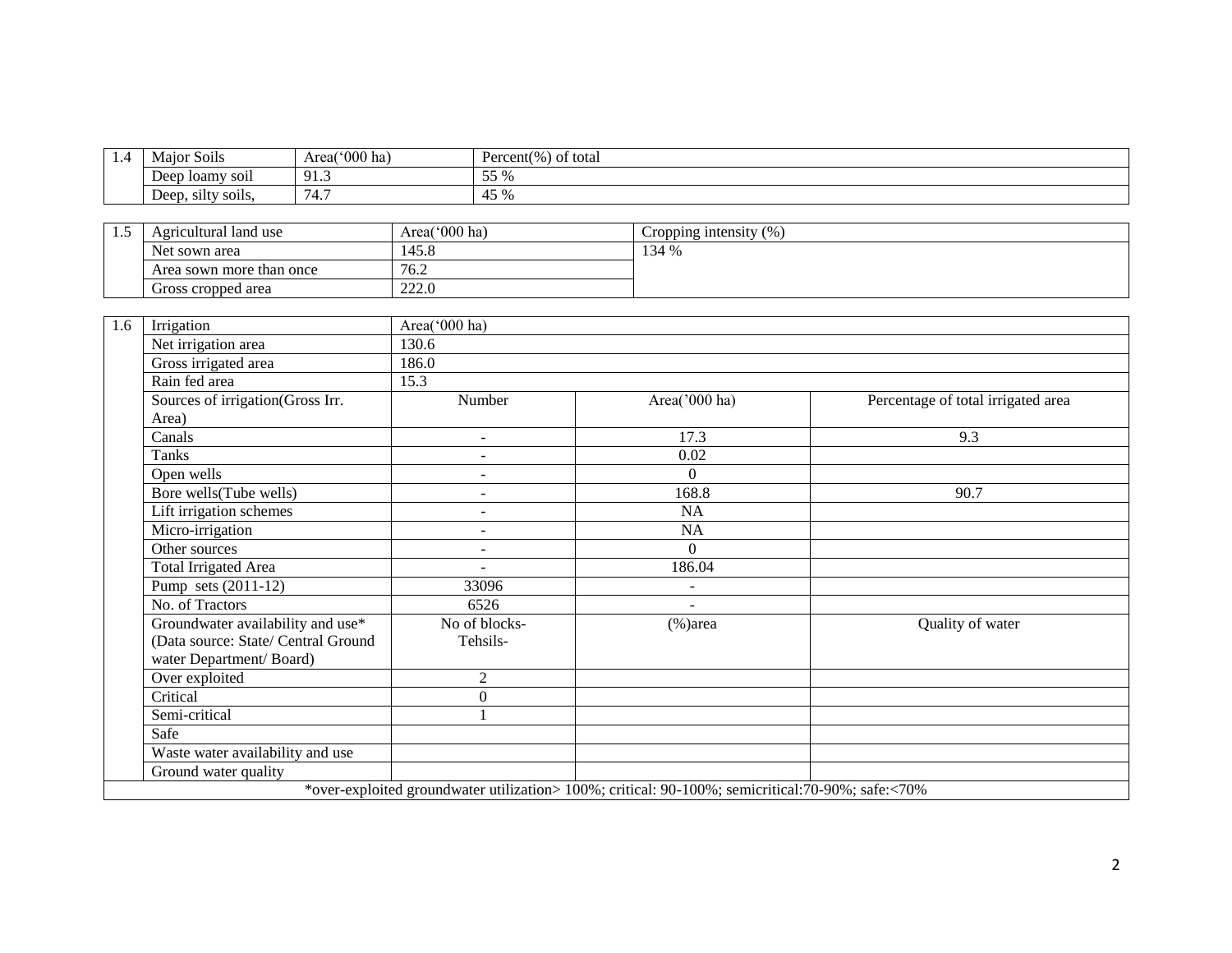# **1.7 Area under major field crops & (As per latest figures 2011-12)**

| 1.7 | Major field crops cultivated | Area('000 ha) |          |                          |                          |                          |                          |                          |       |
|-----|------------------------------|---------------|----------|--------------------------|--------------------------|--------------------------|--------------------------|--------------------------|-------|
|     |                              | Kharif        |          |                          | Rabi                     |                          |                          |                          | Total |
|     |                              | Irrigated     | Rain fed | Total                    | Irrigated                | Rain fed                 | Total                    |                          |       |
|     | Rice                         | 17.2          | 0.4      | 17.6                     |                          | $\overline{\phantom{0}}$ | $\overline{\phantom{0}}$ | $\overline{\phantom{0}}$ | 17.6  |
|     | Maize                        | 19.3          | 23.2     | 42.5                     | -                        | -                        |                          | $\overline{\phantom{0}}$ | 42.5  |
|     | Bajra                        | 0.7           | 2.0      | 2.7                      | $\overline{\phantom{0}}$ | $\overline{\phantom{a}}$ | $\overline{\phantom{a}}$ | $\overline{\phantom{a}}$ | 2.7   |
|     | Wheat                        | -             |          | $\sim$                   | 72.7                     | $\theta$                 | 72.7                     | $\sim$                   | 72.7  |
|     | Red gram                     | 0.2           | 1.6      | 1.8                      | $\overline{\phantom{0}}$ | $\overline{\phantom{a}}$ | $\overline{\phantom{0}}$ | $\sim$                   | 1.8   |
|     | Potato                       |               |          | $\overline{\phantom{a}}$ | 43.2                     | $\theta$                 | 43.2                     | $\overline{\phantom{a}}$ | 43.2  |

| -<br>$\mathbf{1}$ . | <b>Major Fodder crops cultivated</b> | Area(ha)     | Total |
|---------------------|--------------------------------------|--------------|-------|
|                     | Kharif                               | 1933         | 1933  |
|                     | Rabi                                 | 1008         | 1008  |
|                     | Summer                               | 796          | 796   |
|                     | Total                                | 2727<br>313. | 3737  |

| <b>Horticulture crops -Fruits</b>      | Area $('000 ha)$ |           |         |  |  |
|----------------------------------------|------------------|-----------|---------|--|--|
|                                        | Total            | Irrigated | Rainfed |  |  |
| Mango                                  | 0.2              | 0.2       |         |  |  |
| Guava                                  | 0.1              | 0.1       | -       |  |  |
| <b>Horticulture crops - Vegetables</b> | Total            | Irrigated | Rainfed |  |  |
| Potato                                 | 40.5             | 40.5      |         |  |  |
| Onion                                  | 1.1              | 1.1       |         |  |  |
| Pea                                    | 0.5              | 0.5       |         |  |  |
|                                        |                  |           |         |  |  |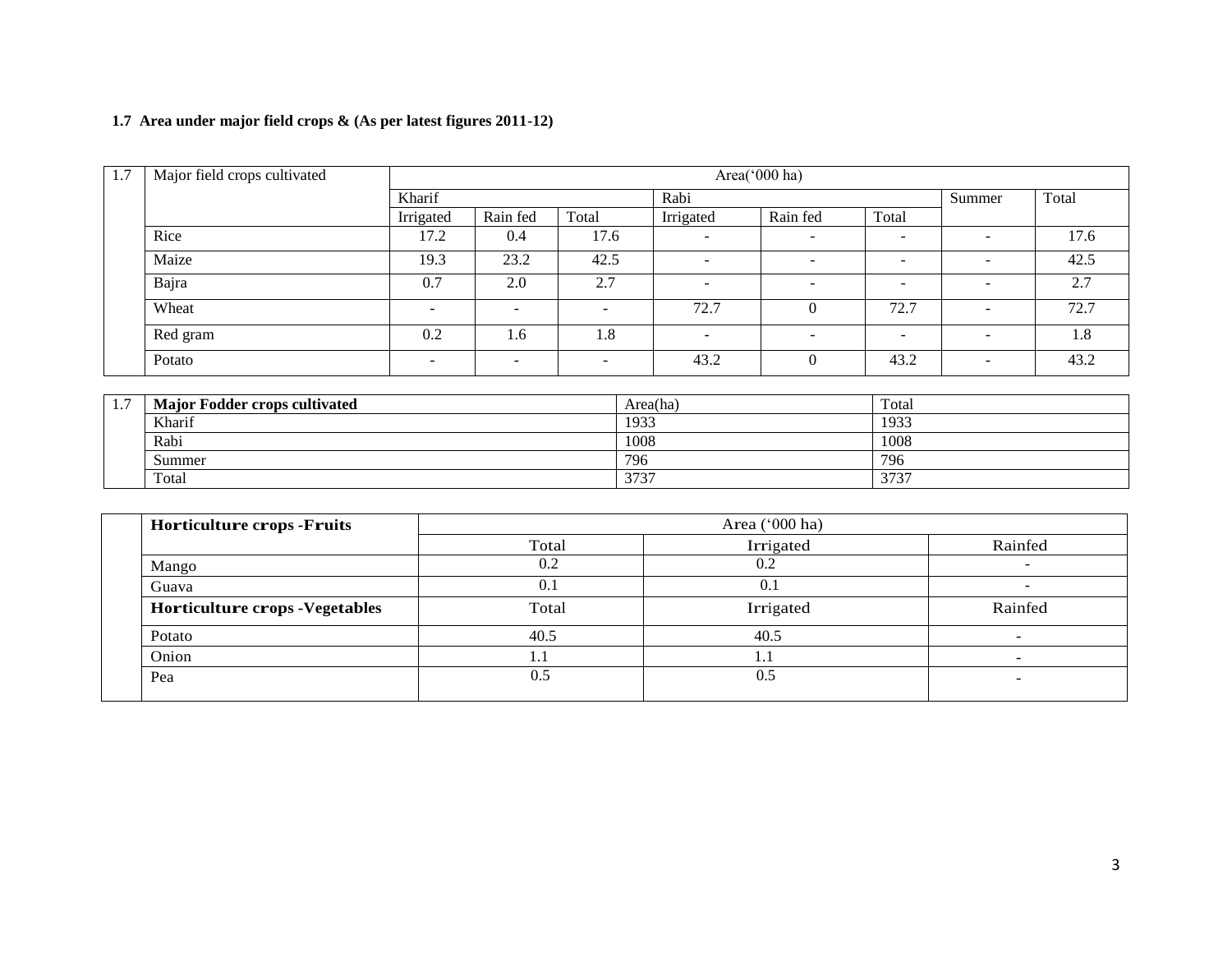| 1.8 | Sowing        | Bajra      | <b>Maize</b>    | <b>Rice</b> | <b>Black</b> | Jowar      | Grren      | Wheat         | Pea        | Gram          | <b>Mustard</b> |
|-----|---------------|------------|-----------------|-------------|--------------|------------|------------|---------------|------------|---------------|----------------|
|     | window for    |            |                 |             | gram         |            | gram       |               |            |               |                |
|     | 5 major field |            |                 |             |              |            |            |               |            |               |                |
|     | crops         |            |                 |             |              |            |            |               |            |               |                |
|     | Kharif $-$    | $2nd$ week | 2 <sup>nd</sup> |             | $2nd$ week   | First week | First week |               |            |               |                |
|     | Rainfed       | of July to | week of         |             | of July to   | of July to | of July to |               |            |               |                |
|     |               | last week  | June to         |             | First week   | $2nd$ week | $2nd$ week |               |            |               |                |
|     |               | of July    | First           |             | of August    | of July    | of July    |               |            |               |                |
|     |               |            | week of         |             |              |            |            |               |            |               |                |
|     |               |            | July            |             |              |            |            |               |            |               |                |
|     | Kharif -      |            |                 | 3rd week    | $2nd$ week   | First week |            |               |            |               |                |
|     | Irrigated     |            |                 | of June to  | of July to   | of July to |            |               |            |               |                |
|     |               |            |                 | Last week   | First week   | $2nd$ week |            |               |            |               |                |
|     |               |            |                 | of July     | of August    | of July    |            |               |            |               |                |
|     | Rabi-         |            |                 |             |              |            |            | First week of | First week | First week of | First week of  |
|     | Rainfed       |            |                 |             |              |            |            | Nov to 3rd    | of Oct to  | Oct to first  | Sep to 2nd     |
|     |               |            |                 |             |              |            |            | week of Dec   | first week | week of Nov   | week of Oct    |
|     |               |            |                 |             |              |            |            |               | of Nov     |               |                |
|     | Rabi -        |            |                 |             |              |            |            | 2nd week of   |            |               |                |
|     | Irrigated     |            |                 |             |              |            |            | Nov to 2th    |            |               |                |
|     |               |            |                 |             |              |            |            | week of Dec   |            |               |                |

| 1.9 | What is the major contingency the district is prone to?                          | <b>Regular</b> | <b>Occasional</b> | <b>None</b> |
|-----|----------------------------------------------------------------------------------|----------------|-------------------|-------------|
|     | Drought                                                                          |                |                   |             |
|     | Flood                                                                            |                |                   |             |
|     | Cyclone                                                                          |                |                   |             |
|     | Hail storm                                                                       |                |                   |             |
|     | Heat wave                                                                        |                |                   |             |
|     | Cold wave                                                                        |                |                   |             |
|     | Frost                                                                            |                |                   |             |
|     | Sea water intrusion                                                              |                |                   |             |
|     | Sheath Blight, Stemborer, Pyrilla loose smut, Heliothis, Rust etc<br>white grub. |                |                   |             |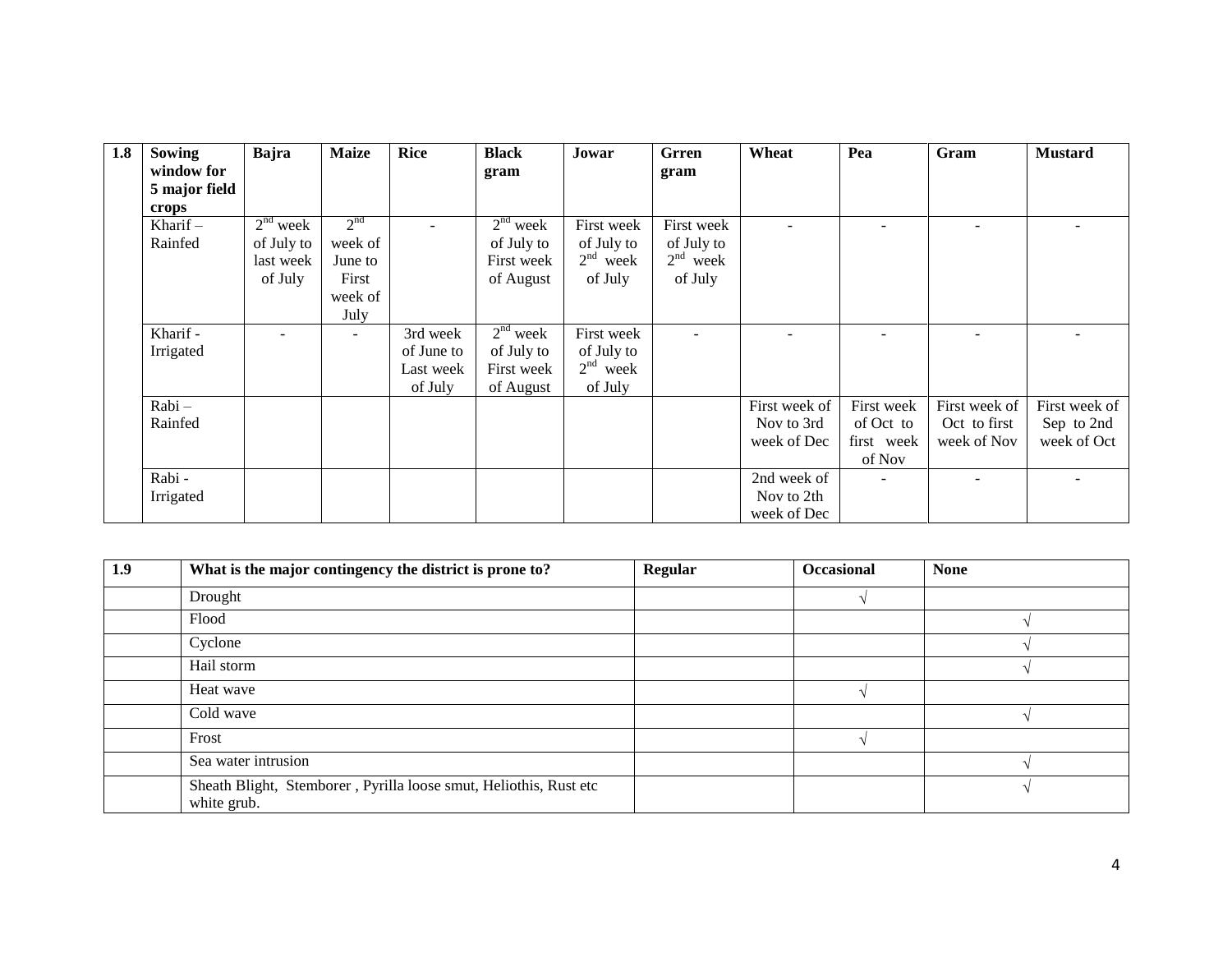| 1.14 | Include Digital maps of the<br>district for | Location map of district within State as Annexure I | Enclosed: Yes |
|------|---------------------------------------------|-----------------------------------------------------|---------------|
|      |                                             | Mean annual rainfall as Annexure 2                  | Enclosed: No  |
|      |                                             | Soil map as Annexure 3                              | Enclosed: Yes |

Annexure I Location map of Kannauj district

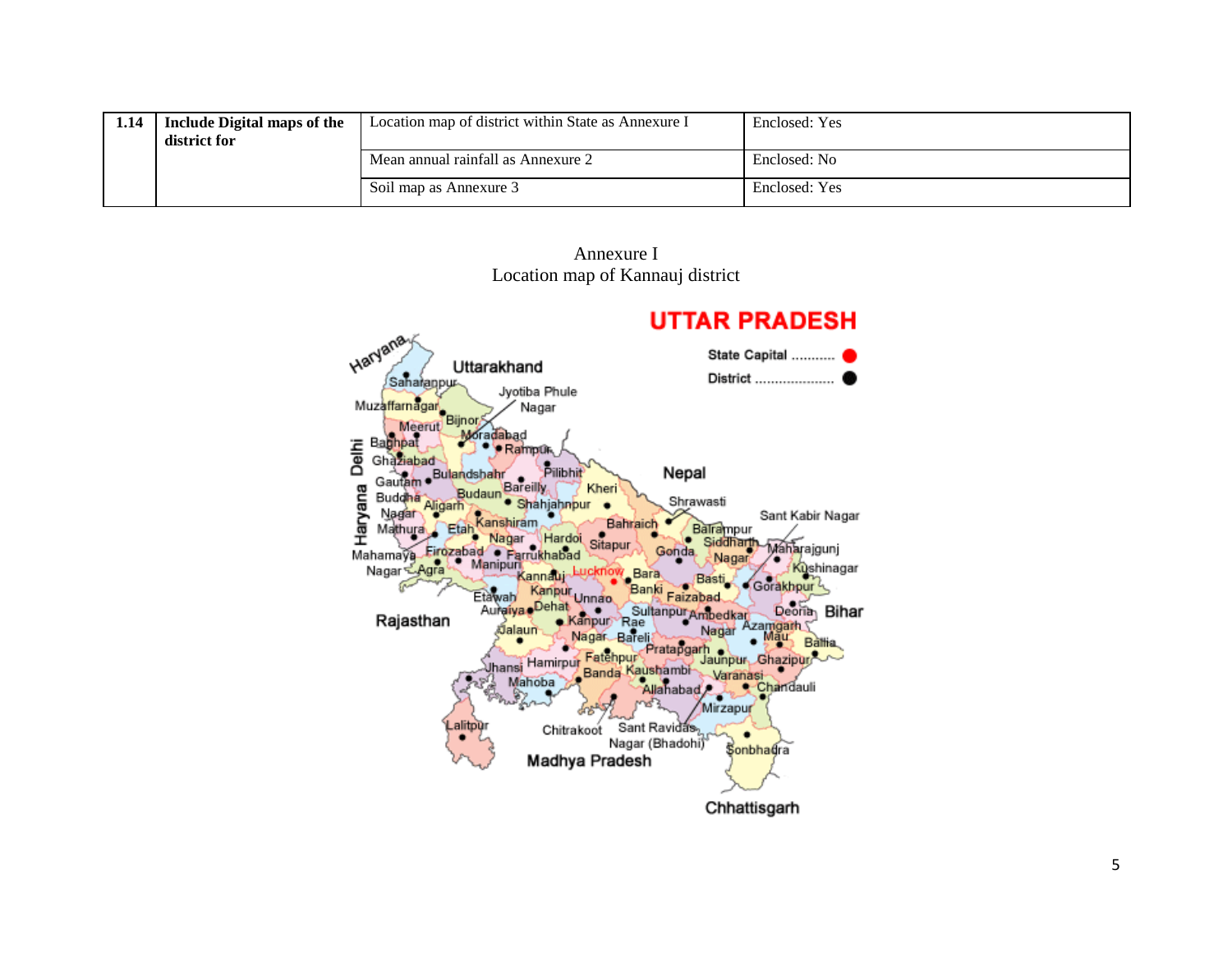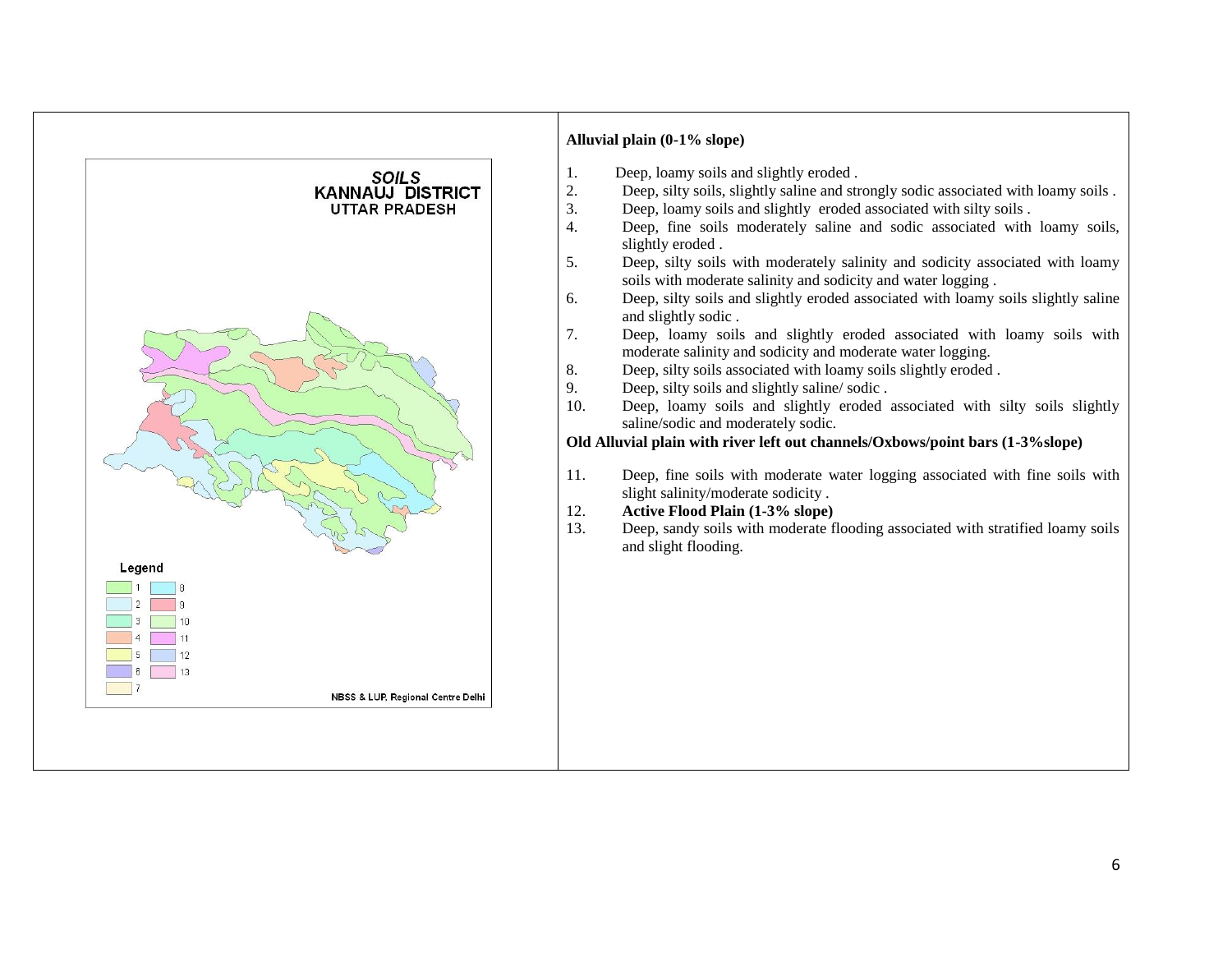# **2.0 Strategies for weather related contingencies**

**2.1 Drought** 

**2.1.1 Rainfed situation**

| <b>Condition</b>                                  |                                     |                                         | <b>Suggested Contingency measures</b>                                                                                                   |                                                                              |                                                              |  |
|---------------------------------------------------|-------------------------------------|-----------------------------------------|-----------------------------------------------------------------------------------------------------------------------------------------|------------------------------------------------------------------------------|--------------------------------------------------------------|--|
| <b>Early season</b><br>drought (delayed<br>onset) | <b>Major Farming</b><br>situation   | <b>Normal Crop / Cropping</b><br>system | Change in crop / cropping<br>system including variety                                                                                   | <b>Agronomic measures</b>                                                    | <b>Remarks</b> on<br>Implementation                          |  |
| Delay by 2 weeks<br>July 1 <sup>st</sup> week     | Normal rainfall<br>sandy loam soils | Pearl millet                            | Cropping system 2:Perlmillet<br>Composite- ICMB-155, WCC-<br>75, ICTP-8203<br>Hybrid- Pusa-23 $&$ 322 and<br><b>ICMH-451</b>            | Use medium maturing<br>varieties, Thinning,<br>Intercultivation,<br>Mulching | Use disease free<br>certified seed from<br>a reliable source |  |
|                                                   |                                     | Maize                                   | Cropping system 3: Maize<br>Composite-Naveen, Surya<br>Prakash<br>Hybrid- Pusa -5, Ganga-2,<br>Ganga-5                                  | Use medium maturing<br>varieties, Thinning,<br>Intercultivation,<br>Mulching | Use disease free<br>certified seed from<br>a reliable source |  |
| <b>Condition</b>                                  |                                     |                                         |                                                                                                                                         | <b>Suggested Contingency measures</b>                                        |                                                              |  |
| <b>Early season</b><br>drought (delayed<br>onset) | <b>Major Farming</b><br>situation   | <b>Normal Crop / Cropping</b><br>system | Change in crop / cropping<br>system including variety                                                                                   | <b>Agronomic measures</b>                                                    | <b>Remarks</b> on<br>Implementation                          |  |
| Delay by 4 weeks<br>July $3^{\text{rd}}$ week     | Normal rainfall<br>sandy loam soils | Pearl millet                            | Cropping system 2:Perlmillet<br>Composite- ICMB-155, WCC-<br>75, ICTP-8203 and Raj-171<br>Hybrid-Pusa-23 $&$ 322 and<br><b>ICMH-451</b> | Use medium maturing<br>varieties, Thinning,<br>Intercultivation,<br>Mulching | Use disease free<br>certified seed from<br>a reliable source |  |
|                                                   |                                     | Sorghum                                 | Cropping system 1: Sorghum<br>Composite-Varsha, CSV-13<br>& CSV-15,<br>Hybrid- CSH-9, 16, and CSH-<br>14                                | Use medium maturing<br>varieties, Thinning,<br>Intercultivation,<br>Mulching | Use disease free<br>certified seed from<br>a reliable source |  |
|                                                   |                                     | Maize                                   | Crop replace by sesame $-T$ -<br>78, Pragati, Sekhar                                                                                    | Line sowing,                                                                 | Linked with SDC                                              |  |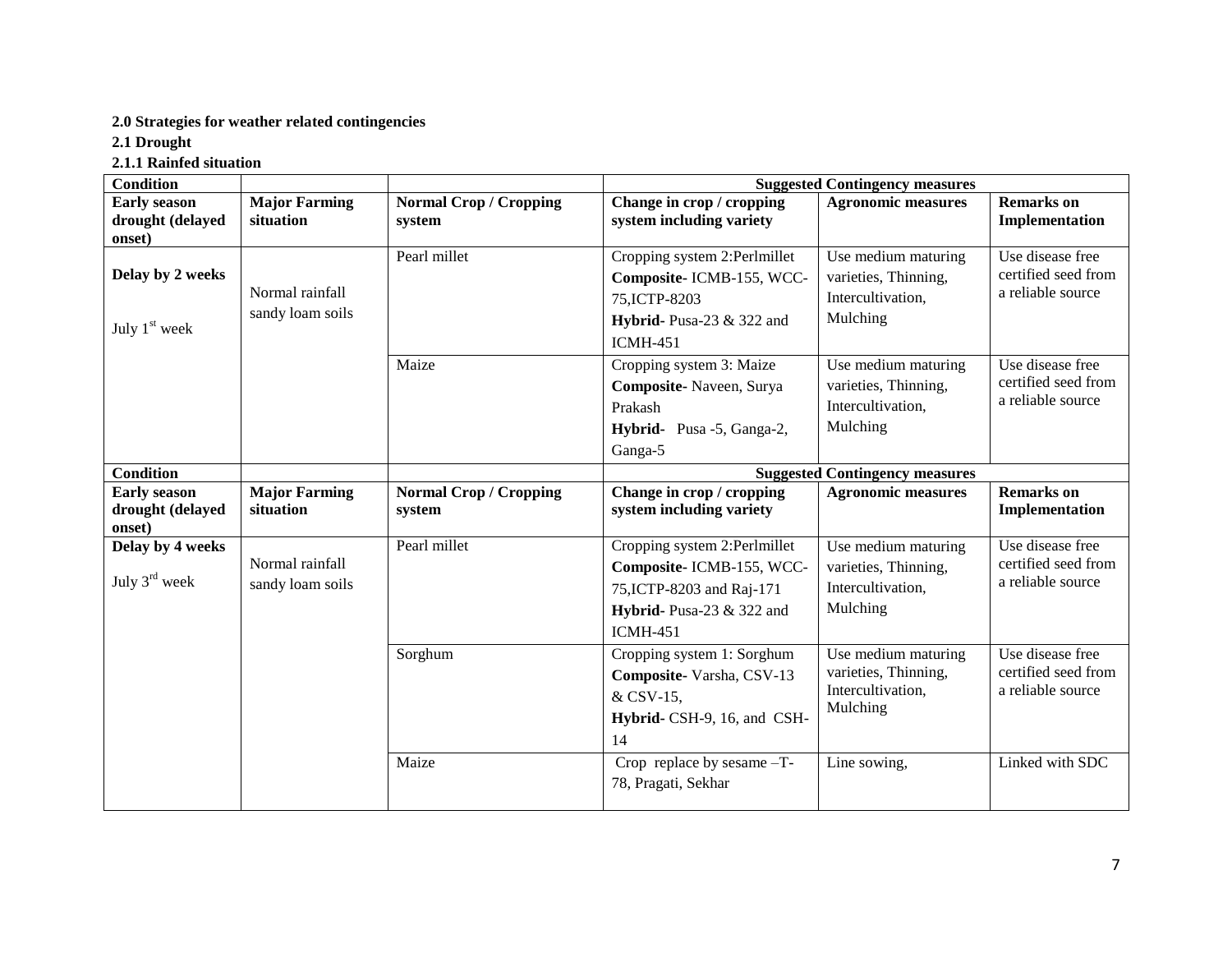| <b>Condition</b>                                  |                                   |                                         |                                                                                                         | <b>Suggested Contingency measures</b>                                       |                                                              |
|---------------------------------------------------|-----------------------------------|-----------------------------------------|---------------------------------------------------------------------------------------------------------|-----------------------------------------------------------------------------|--------------------------------------------------------------|
| <b>Early season</b><br>drought (delayed<br>onset) | <b>Major Farming</b><br>situation | <b>Normal Crop / Cropping</b><br>system | Change in crop / cropping<br>system including variety                                                   | <b>Agronomic measures</b>                                                   | <b>Remarks</b> on<br>Implementation                          |
| Delay by 6 weeks                                  | Normal rainfall                   | Maize                                   | Crop replace by sesame -T-<br>78, Pragati, Sekhar                                                       | Line sowing.                                                                | Linked with SDC                                              |
| Aug. $1st$ week                                   | sandy loam soils                  | Pearl millet                            | Cropping system 2:Perlmillet<br>Composite-ICTP-8203 and<br>Raj-171<br><b>Hybrid-</b> Pusa-23 & 322      | Use early maturing<br>varieties, Thinning,<br>Intercultivation,<br>Mulching | Use disease free<br>certified seed from<br>a reliable source |
|                                                   |                                   | Sorghum                                 | Cropping system 1: Sorghum<br>Composite- CSV-13, CSV-15<br>and Vijeta<br>Hybrid- CSH-16, and CSH-<br>14 | Use early maturing<br>varieties, Thinning,<br>Intercultivation,<br>Mulching | Use disease free<br>certified seed from<br>a reliable source |

| <b>Condition</b>                                  |                                     |                                         |                                                                                     | <b>Suggested Contingency measures</b>                                       |                                                              |
|---------------------------------------------------|-------------------------------------|-----------------------------------------|-------------------------------------------------------------------------------------|-----------------------------------------------------------------------------|--------------------------------------------------------------|
| <b>Early season</b><br>drought (delayed<br>onset) | <b>Major Farming</b><br>situation   | <b>Normal Crop / Cropping</b><br>system | Change in crop / cropping<br>system including variety                               | <b>Agronomic measures</b>                                                   | Remarks on<br>Implementation                                 |
|                                                   |                                     | Maize                                   | <b>Kharif Fallow</b>                                                                | Prepare for toria                                                           |                                                              |
| Delay by 8 weeks                                  |                                     |                                         |                                                                                     |                                                                             |                                                              |
| Aug. $3rd$ week                                   | Normal rainfall<br>sandy loam soils | Pearl millet                            | Cropping system 2:Perlmillet<br>Composite-ICTP-8203<br><b>Hybrid-</b> Pusa-23 & 322 | Use early maturing<br>varieties, Thinning,<br>Intercultivation.<br>Mulching | Use disease free<br>certified seed from<br>a reliable source |
|                                                   |                                     | Sorghum                                 | Pigeon pea (Late sown) :<br>Bahar, Amar, and PDA-11                                 | Late maturing varieties,<br>Thinning.<br>Intercultivation,<br>Mulching      | Use disease free<br>certified seed from<br>a reliable source |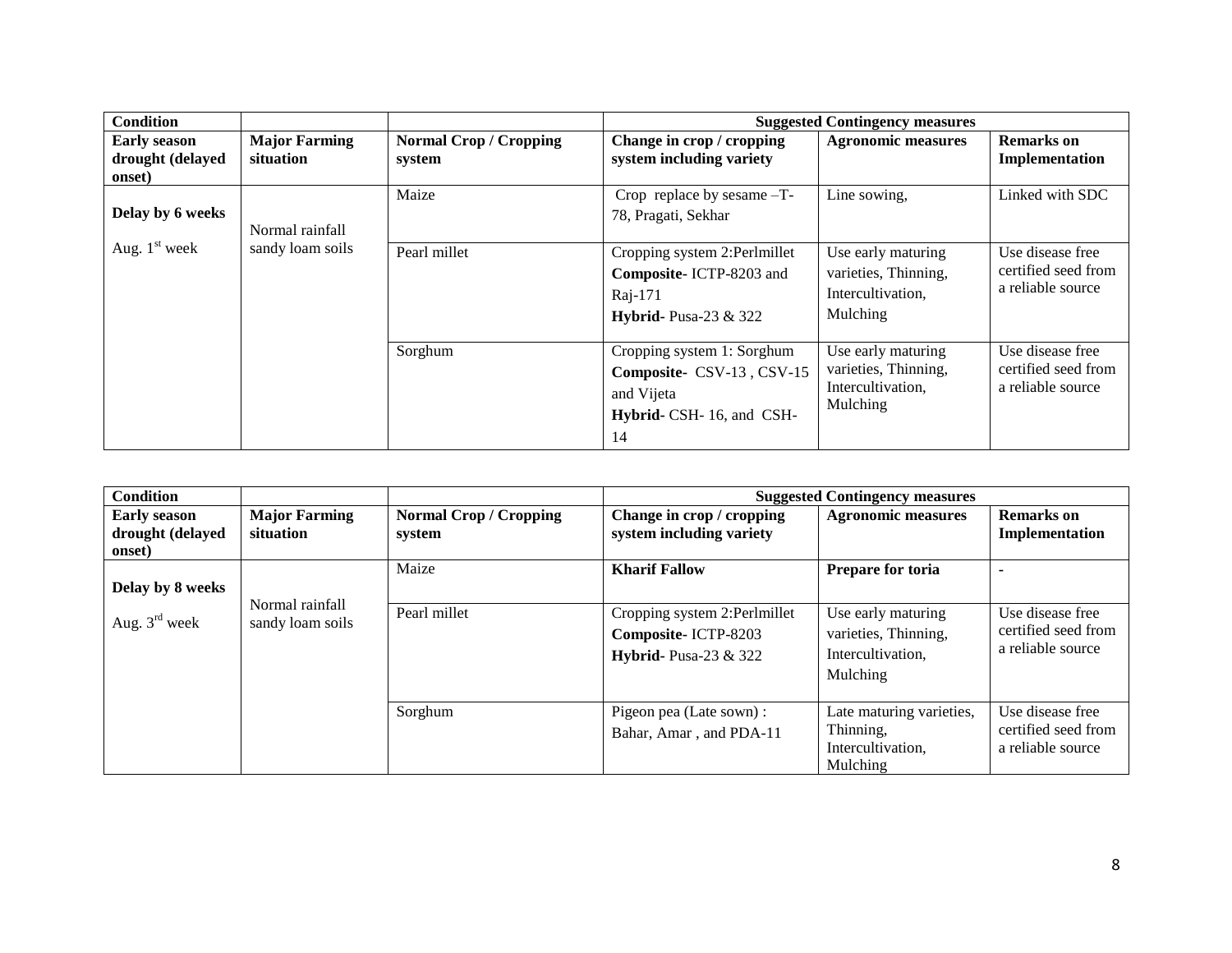| <b>Condition</b>                                                                                                                |                                     |                                       | <b>Suggested Contingency measures</b>                                                                                                                                                                                                                                                  |                                                                                                                                                                          |                                     |  |
|---------------------------------------------------------------------------------------------------------------------------------|-------------------------------------|---------------------------------------|----------------------------------------------------------------------------------------------------------------------------------------------------------------------------------------------------------------------------------------------------------------------------------------|--------------------------------------------------------------------------------------------------------------------------------------------------------------------------|-------------------------------------|--|
| Early season<br>drought (Normal<br>onset)                                                                                       | <b>Major Farming</b><br>situation   | <b>Normal Crop/cropping</b><br>system | Crop management                                                                                                                                                                                                                                                                        | Soil nutrient &<br>moisture conservation<br>measures                                                                                                                     | <b>Remarks</b> on<br>Implementation |  |
| <b>Normal onset</b><br>followed by 15-20<br>days dry spell after<br>sowing leading to<br>poor<br>germination/crop<br>stand etc. | Normal rainfall<br>sandy loam soils | Maize<br>Pearl millet                 | Cropping system 3: Maize<br>Composite-Naveen, Azad uttam,<br>Pragati, Gaurav and KH-510<br>Hybrid- Ganga-11, Sartaj, HQPM-5<br>and Prakash, JH-3459<br>Cropping system 2:Perlmillet<br>Composite-ICMB-155, WCC-<br>75, ICTP-8203 and Raj-171<br>Hybrid- Pusa-23 & 322 and ICMH-<br>451 | Thinning and gap filling<br>in the existing crop.<br>Mulching,<br>Intercultivation<br>Thinning and gap filling<br>in the existing crop.<br>Mulching,<br>Intercultivation |                                     |  |
|                                                                                                                                 |                                     | Sorghum                               | Cropping system 1: Sorghum<br>Composite-Varsha, CSV-13, CSV-<br>15, SPB-1388 and Vijeta<br>Hybrid- CSH-9, 16, 14, 18, 13 and<br>$CSH-23$                                                                                                                                               | Thinning and gap filling<br>in the existing crop.<br>Mulching.<br>Intercultivation                                                                                       |                                     |  |

| <b>Condition</b>     |                      |                             |                               | <b>Suggested Contingency measures</b> |                        |
|----------------------|----------------------|-----------------------------|-------------------------------|---------------------------------------|------------------------|
| Mid season           | <b>Major Farming</b> | <b>Normal Crop/cropping</b> | Crop management               | Soil nutrient &                       | <b>Remarks</b> on      |
| drought (long dry    | situation            | system                      |                               | moisture conservation                 | Implementation         |
| spell, consecutive 2 |                      |                             |                               | measures                              |                        |
| weeks rainless       |                      |                             |                               |                                       |                        |
| $(>2.5$ mm) period)  |                      |                             |                               |                                       |                        |
|                      |                      | Maize                       | Cropping system 3: Maize      | Thinning,                             | Wider plant            |
| At vegetative stage  | Normal rainfall      |                             | Composite-Naveen, Azad uttam, | Intercultivation,                     | spacing by             |
|                      | sandy loam soils     |                             | Pragati, Gaurav and KH-510    | Mulching                              | thinning               |
|                      |                      |                             | Hybride-Ganga-11, Sartaj,     |                                       |                        |
|                      |                      |                             | HQPM-5 and Prakash, JH-3459   |                                       |                        |
|                      |                      | Pearl millet                | Cropping system 2:Perlmillet  | Thinning,                             | Wider plant            |
|                      |                      |                             | Composite-ICMB-155, WCC-      | Intercultivation.                     | spacing by<br>thinning |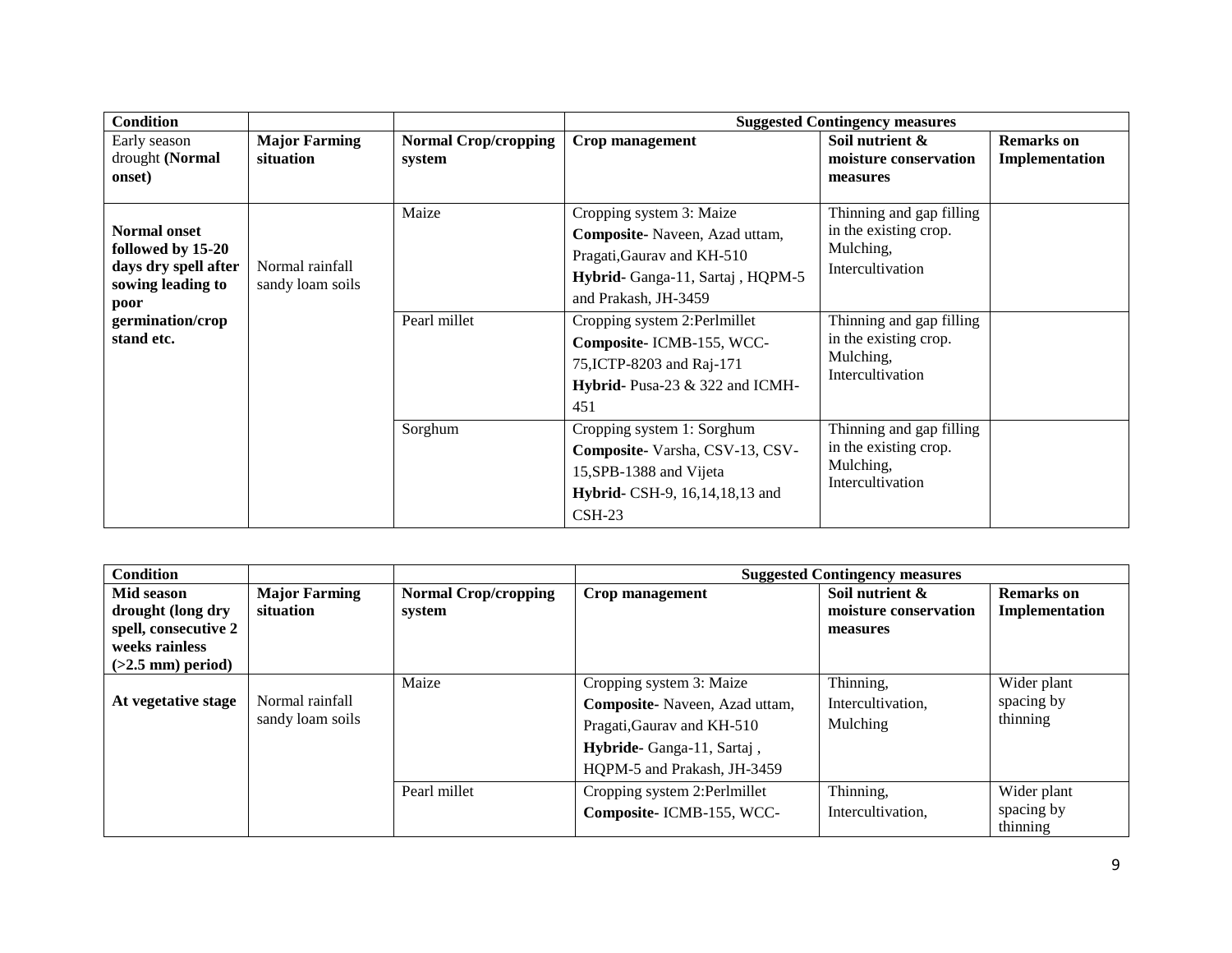|         | 75, ICTP-8203 and Raj-171<br>Hybrid- Pusa-23 & 322 and ICMH-<br>451                                                                             | Mulching                                   |                                       |
|---------|-------------------------------------------------------------------------------------------------------------------------------------------------|--------------------------------------------|---------------------------------------|
| Sorghum | Cropping system 1: Sorghum<br>Composite-Varsha, CSV-13, CSV-<br>15, SPB-1388 and Vijeta<br>Hybrid- CSH-9, 16, 14, 18, 13 and<br>$\text{CSH-23}$ | Thinning,<br>Intercultivation,<br>Mulching | Wider plant<br>spacing by<br>thinning |

| <b>Condition</b><br>Mid season<br>drought (long dry<br>spell) | <b>Major Farming</b><br>situation | <b>Normal Crop/cropping</b><br>system | Crop management                                                                                                                                                                                                                                                                      | <b>Suggested Contingency measures</b><br>Soil nutrient &<br>moisture conservation<br>measures | <b>Remarks</b> on<br>Implementation |
|---------------------------------------------------------------|-----------------------------------|---------------------------------------|--------------------------------------------------------------------------------------------------------------------------------------------------------------------------------------------------------------------------------------------------------------------------------------|-----------------------------------------------------------------------------------------------|-------------------------------------|
| At flowering/<br>fruiting stage                               | sandy loam soils                  | Maize<br>Perlmillet                   | Cropping system 3: Maize<br>Composite-Naveen, Azad uttam,<br>Pragati, Gaurav and KH-510<br>Hybride-Ganga-11, Sartaj,<br>HQPM-5 and Prakash, JH-3459<br>Cropping system 2:Perlmillet<br>Composite-ICMB-155, WCC-<br>75, ICTP-8203 and Raj-171<br><b>Hybride-</b> Pusa-23 $\&$ 322 and | Spray 2% solution of<br>Urea, Mulching<br>Spray 2% solution of<br>Urea, Mulching              | Linked with U.P<br>Agro/PCF         |
|                                                               |                                   | Sorghum                               | <b>ICMH-451</b><br>Cropping system 1: Sorghum<br>Composite-Varsha, CSV-13, CSV-<br>15, SPB-1388 and Vijeta<br>Hybride- CSH-9, 16, 14, 18, 13 and<br>$CSH-23$                                                                                                                         | Spray 2% solution of<br>Urea, Mulching                                                        |                                     |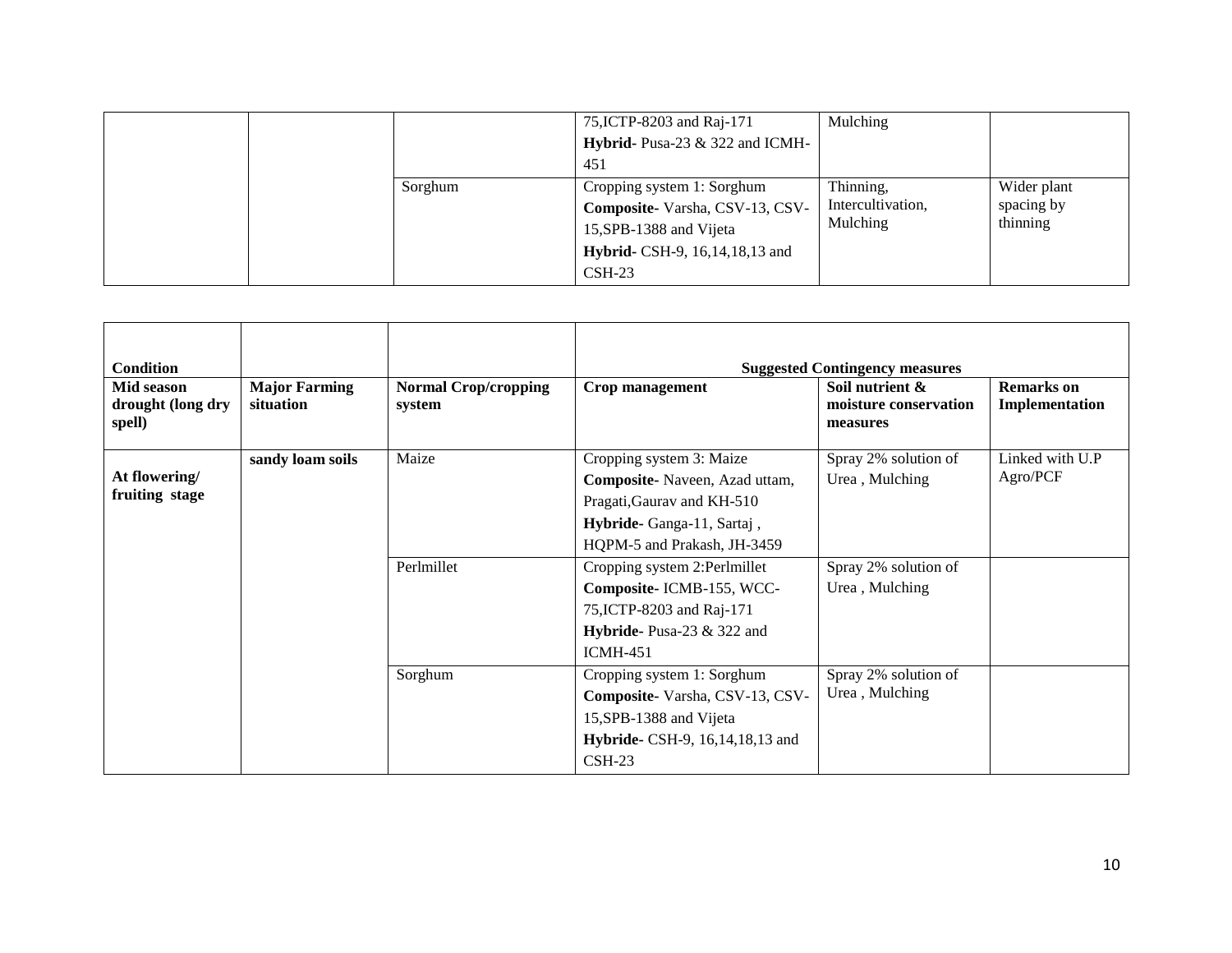| <b>Condition</b>                                            |                                     |                                       | <b>Suggested Contingency measures</b>                                                                                                                |                              |                                     |  |
|-------------------------------------------------------------|-------------------------------------|---------------------------------------|------------------------------------------------------------------------------------------------------------------------------------------------------|------------------------------|-------------------------------------|--|
| <b>Terminal drought</b><br>(Early withdrawal<br>of monsoon) | <b>Major Farming</b><br>situation   | <b>Normal Crop/cropping</b><br>system | Crop management                                                                                                                                      | <b>Rabi Crop planning</b>    | <b>Remarks</b> on<br>Implementation |  |
|                                                             | Normal rainfall<br>sandy loam soils | Maize                                 | Cropping system 3: Maize<br>Composite-Naveen, Azad uttam,<br>Pragati, Gaurav and KH-510<br>Hybrid- Ganga-11, Sartaj, HQPM-<br>5 and Prakash, JH-3459 | Planning for early<br>potato | Linked with NSC/<br>Deptt. Of hort. |  |
|                                                             |                                     | Pearl millet                          | Cropping system 2:Perlmillet<br>Composite-ICMB-155, WCC-<br>75, ICTP-8203 and Raj-171<br>Hybrid-Pusa-23 $&$ 322 and<br><b>ICMH-451</b>               | Planning for early<br>potato |                                     |  |
|                                                             |                                     | Sorghum                               | Cropping system 1: Sorghum<br>Composite-Varsha, CSV-13, CSV-<br>15, SPB-1388 and Vijeta<br><b>Hybrid-</b> CSH-9, 16, 14, 18, 13 and<br>$CSH-23$      | Planning for early<br>potato |                                     |  |

# **2.1.2 Drought - Irrigated situation**

| Condition                                                    |                                     |                                                                                                                                                                                 |                                                                      | <b>Suggested Contingency measures</b>  |                                |
|--------------------------------------------------------------|-------------------------------------|---------------------------------------------------------------------------------------------------------------------------------------------------------------------------------|----------------------------------------------------------------------|----------------------------------------|--------------------------------|
|                                                              | <b>Major Farming</b><br>situation   | <b>Normal Crop/cropping</b><br>system                                                                                                                                           | Change in crop/cropping<br>system                                    | <b>Agronomic measures</b>              | Remarks on<br>Implementation   |
| Delayed release of<br>water in canals due<br>to low rainfall | Normal rainfall<br><b>Loam Soil</b> | Cropping system 1:Paddy<br>(Transplanted) Rain-fed;<br>Govind, Narendra-118,97,<br>Ashwani, <b>Irrigated</b> (Early)<br>Saket-4, Ratna, Pant-12,<br>Narendra-80, 2026 Irrigated | Direct seeded Paddy<br>Saket-4, Ratna, Pant-12,<br>Narendra-80, 2026 | Limited irrigation, weed<br>management | Linked with<br><i>SDC/SAUs</i> |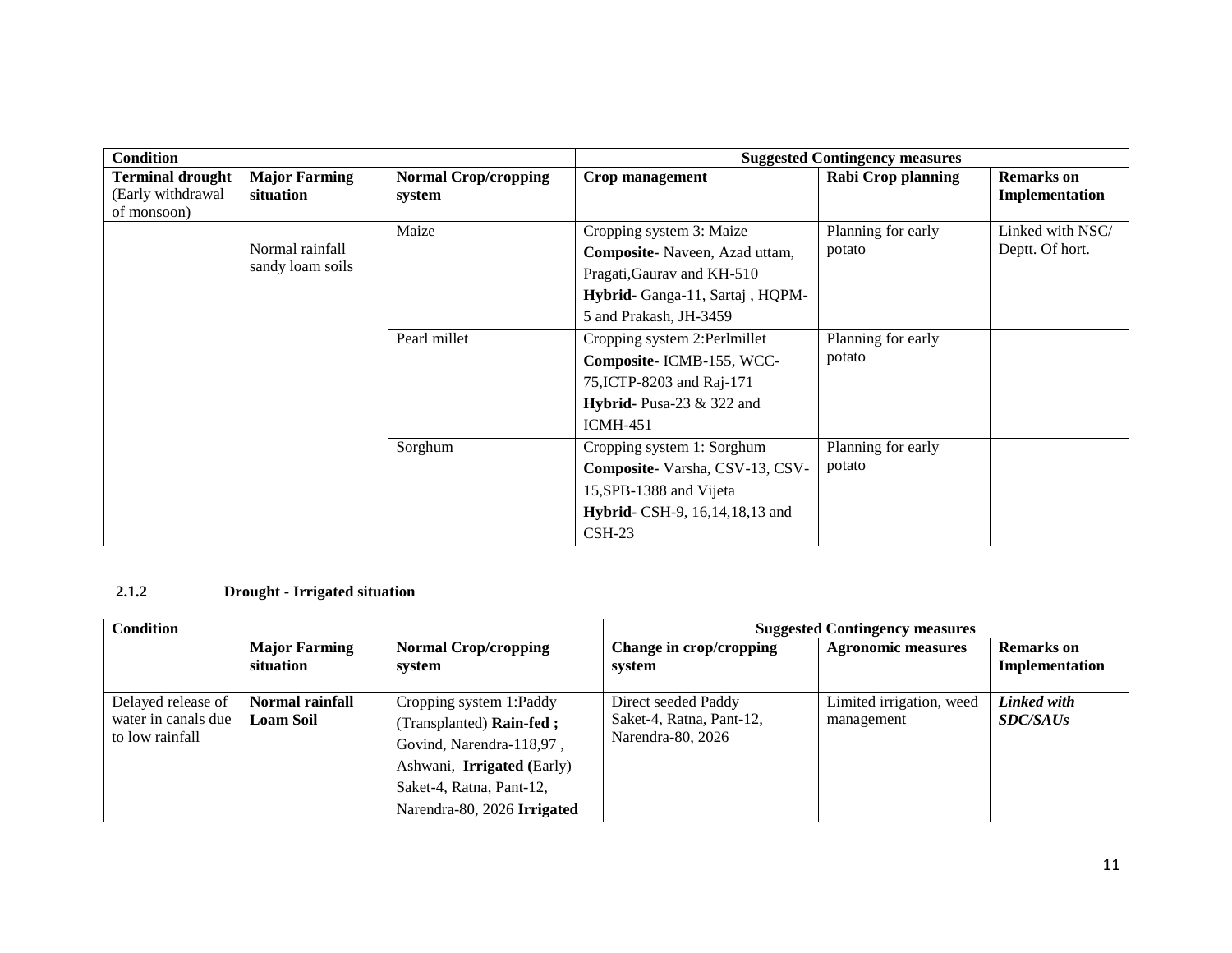| <b>Condition</b> |                                   |                                       | <b>Suggested Contingency measures</b> |                           |                              |  |
|------------------|-----------------------------------|---------------------------------------|---------------------------------------|---------------------------|------------------------------|--|
|                  | <b>Major Farming</b><br>situation | <b>Normal Crop/cropping</b><br>system | Change in crop/cropping<br>system     | <b>Agronomic measures</b> | Remarks on<br>Implementation |  |
|                  |                                   | (Medium) Sarjoo-52, Pant-4,           |                                       |                           |                              |  |
|                  |                                   | Narendra-359, 2026, 2064              |                                       |                           |                              |  |
|                  |                                   | <b>Irrigated</b> (Late)-Type-3, PB-   |                                       |                           |                              |  |
|                  |                                   | 1, Kashturi, Narendra lalmati         |                                       |                           |                              |  |
|                  |                                   | and Malvya sugandh                    |                                       |                           |                              |  |

| <b>Condition</b>                                             |                                   |                                                                                                                                                                                                                                                                                                                                   |                                                                      | <b>Suggested Contingency measures</b>  |                                     |
|--------------------------------------------------------------|-----------------------------------|-----------------------------------------------------------------------------------------------------------------------------------------------------------------------------------------------------------------------------------------------------------------------------------------------------------------------------------|----------------------------------------------------------------------|----------------------------------------|-------------------------------------|
|                                                              | <b>Major Farming</b><br>situation | <b>Normal Crop/cropping</b><br>system                                                                                                                                                                                                                                                                                             | Change in crop/cropping<br>system                                    | <b>Agronomic measures</b>              | <b>Remarks</b> on<br>Implementation |
| Limited release of<br>water in canals due<br>to low rainfall | Normal rainfall<br>Loam Soil      | Cropping system 1:Paddy<br>(Transplanted) Rain-fed;<br>Govind, Narendra-118,97,<br>Ashwani, Irrigated (Early)<br>Saket-4, Ratna, Pant-12,<br>Narendra-80, 2026 Irrigated<br>(Medium) Sarjoo-52, Pant-4,<br>Narendra-359, 2026, 2064<br><b>Irrigated</b> (Late)-Type-3, PB-<br>1, Kashturi, Narendra lalmati<br>and Malvya sugandh | Direct seeded Paddy<br>Saket-4, Ratna, Pant-12,<br>Narendra-80, 2026 | Limited irrigation, weed<br>management | Linked with<br><b>SDC/SAUs</b>      |
|                                                              |                                   | Wheat                                                                                                                                                                                                                                                                                                                             | <b>Medium duration Varieties</b><br>PBW-343, K-307                   |                                        |                                     |
|                                                              |                                   | potato                                                                                                                                                                                                                                                                                                                            | C-140, Kufri, Pukhraj,<br>Chipsona1,2,3                              |                                        |                                     |

| Condition |                                   |                                       | <b>Suggested Contingency measures</b> |                    |                              |  |
|-----------|-----------------------------------|---------------------------------------|---------------------------------------|--------------------|------------------------------|--|
|           | <b>Major Farming</b><br>situation | <b>Normal Crop/cropping</b><br>system | Change in crop/cropping<br>svstem     | Agronomic measures | Remarks on<br>Implementation |  |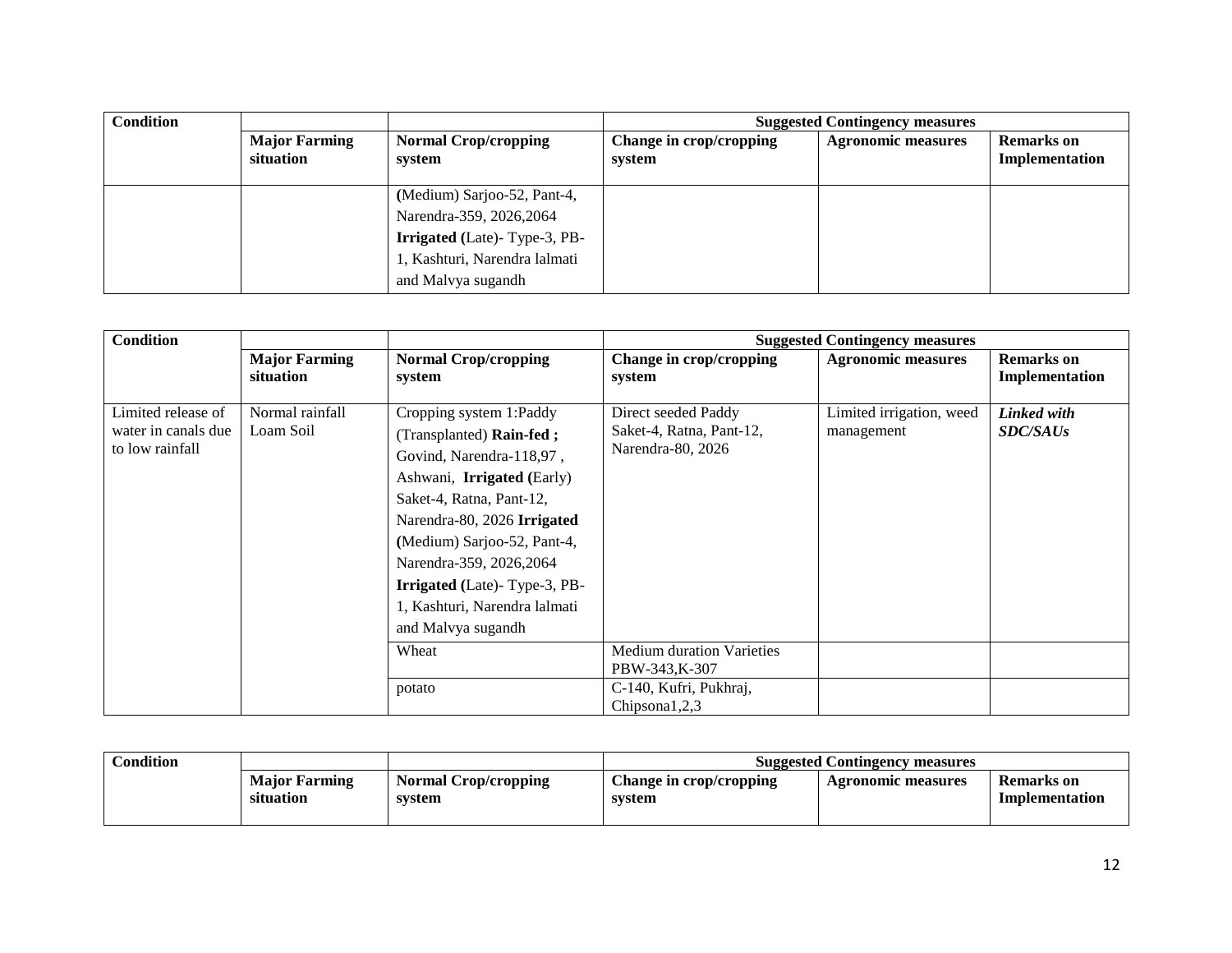| <b>Condition</b>                                                                       |                      |                                                                                                                                                                                                                                                                            |                                                                      | <b>Suggested Contingency measures</b>  |                                |
|----------------------------------------------------------------------------------------|----------------------|----------------------------------------------------------------------------------------------------------------------------------------------------------------------------------------------------------------------------------------------------------------------------|----------------------------------------------------------------------|----------------------------------------|--------------------------------|
|                                                                                        | <b>Major Farming</b> | <b>Normal Crop/cropping</b>                                                                                                                                                                                                                                                | Change in crop/cropping                                              | <b>Agronomic measures</b>              | <b>Remarks</b> on              |
|                                                                                        | situation            | system                                                                                                                                                                                                                                                                     | system                                                               |                                        | Implementation                 |
| Non release of<br>water in canals<br>under delayed<br>onset of monsoon<br>in catchment | Loam Soil            | Cropping system 1:Paddy<br>(Transplanted) Rain-fed;<br>Govind, Narendra-118,97,<br>Ashwani, Irrigated (Early)<br>Saket-4, Ratna, Pant-12,<br>Narendra-80, 2026 Irrigated<br>(Medium) Sarjoo-52, Pant-4,<br>Narendra-359, 2026, 2064<br><b>Irrigated</b> (Late)-Type-3, PB- | Direct seeded Paddy<br>Saket-4, Ratna, Pant-12,<br>Narendra-80, 2026 | Limited irrigation, weed<br>management | Linked with<br><b>SDC/SAUs</b> |
|                                                                                        |                      | 1, Kashturi, Narendra lalmati                                                                                                                                                                                                                                              |                                                                      |                                        |                                |
|                                                                                        |                      | and Malvya sugandh                                                                                                                                                                                                                                                         |                                                                      |                                        |                                |

| <b>Condition</b>                                                                     |                                   |                                                                                                                                                                                                                                                                                                                                   |                                                                      | <b>Suggested Contingency measures</b>  |                                     |
|--------------------------------------------------------------------------------------|-----------------------------------|-----------------------------------------------------------------------------------------------------------------------------------------------------------------------------------------------------------------------------------------------------------------------------------------------------------------------------------|----------------------------------------------------------------------|----------------------------------------|-------------------------------------|
|                                                                                      | <b>Major Farming</b><br>situation | <b>Normal Crop/cropping</b><br>system                                                                                                                                                                                                                                                                                             | Change in crop/cropping<br>system                                    | <b>Agronomic measures</b>              | <b>Remarks</b> on<br>Implementation |
| Lack of inflows<br>into tanks due to<br>insufficient<br>/delayed onset of<br>monsoon | Loam Soil                         | Cropping system 1:Paddy<br>(Transplanted) Rain-fed;<br>Govind, Narendra-118,97,<br>Ashwani, Irrigated (Early)<br>Saket-4, Ratna, Pant-12,<br>Narendra-80, 2026 Irrigated<br>(Medium) Sarjoo-52, Pant-4,<br>Narendra-359, 2026, 2064<br><b>Irrigated</b> (Late)-Type-3, PB-<br>1, Kashturi, Narendra lalmati<br>and Malvya sugandh | Direct seeded Paddy<br>Saket-4, Ratna, Pant-12,<br>Narendra-80, 2026 | Limited irrigation, weed<br>management | Linked with<br><b>SDC/SAUs</b>      |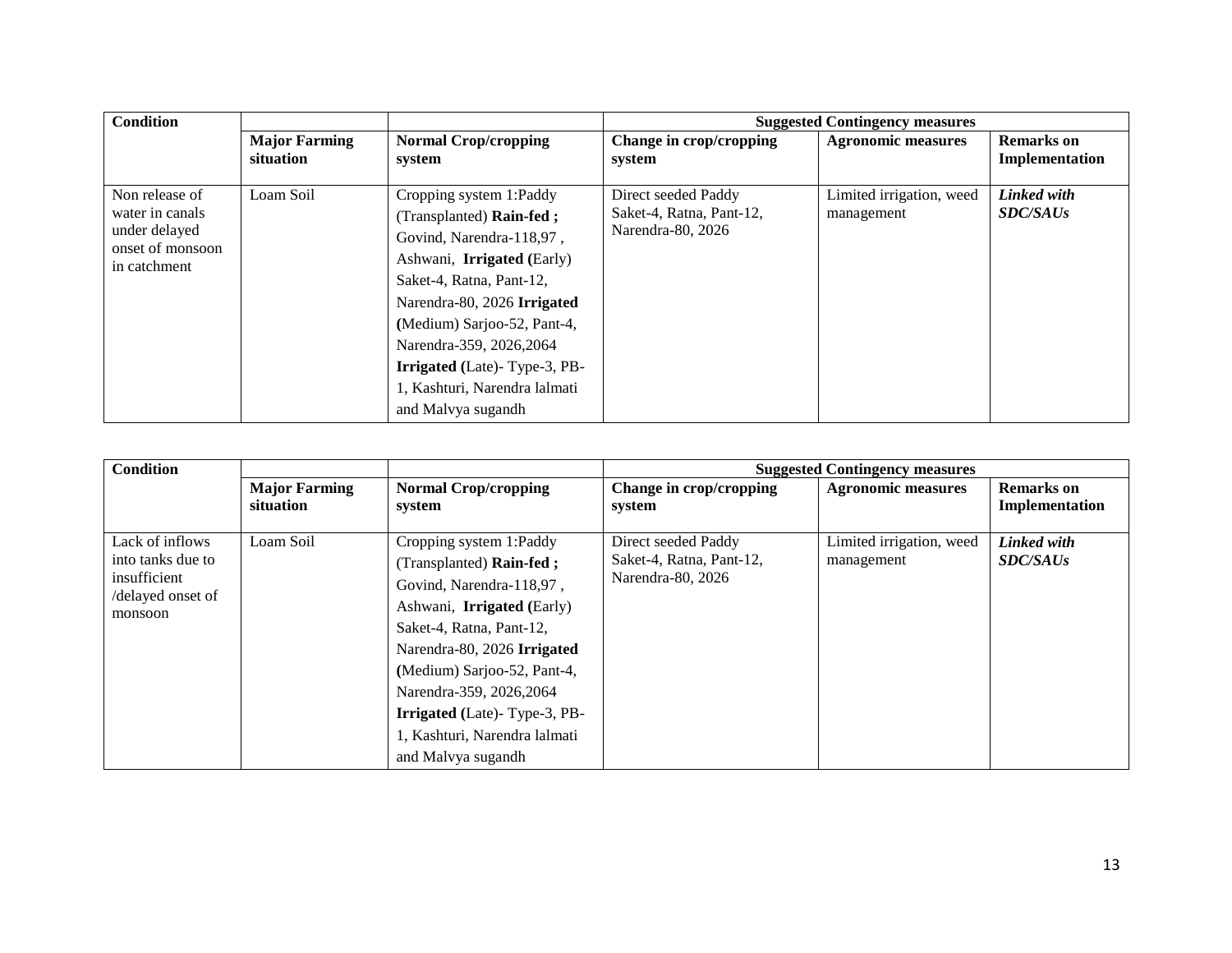| <b>Condition</b>                                               |                                   |                                       | <b>Suggested Contingency measures</b>                               |                                                                         |                                                          |
|----------------------------------------------------------------|-----------------------------------|---------------------------------------|---------------------------------------------------------------------|-------------------------------------------------------------------------|----------------------------------------------------------|
|                                                                | <b>Major Farming</b><br>situation | <b>Normal Crop/cropping</b><br>system | Change in crop/cropping<br>system                                   | <b>Agronomic measures</b>                                               | <b>Remarks</b> on<br>Implementation                      |
| Insufficient<br>groundwater<br>recharge due to<br>low rainfall | <b>Loam Soil</b>                  | Paddy                                 | Catch crop Toria<br>T-9, T-36, PT-30 and PT-303<br>as per situation | Limited irrigation,<br>Weeding and<br>Management of Pest and<br>Disease | Seed supply<br>through Govt.<br>approved seed<br>centers |

#### **2.2 Unusual rains (untimely, un seasonal etc)**

| <b>Condition</b>                                                        | <b>Suggested contingency measure</b>                 |                        |                        |                     |  |
|-------------------------------------------------------------------------|------------------------------------------------------|------------------------|------------------------|---------------------|--|
| Continuous high rainfall in a<br>short span leading to water<br>logging | <b>Vegetative stage</b>                              | <b>Flowering stage</b> | Crop maturity stage    | Post harvest        |  |
| Maize                                                                   | Drainage                                             | Drainage               | Drainage               | Shift to safe place |  |
| Paddy                                                                   | Banding around the field                             | Drain out excess water | Drain out excess water | Shift to safe place |  |
| Pearl millet                                                            | Drainage                                             | Drainage               | Drainage               | Shift to safe place |  |
| Sorghum                                                                 | Drainage                                             | Drainage               | Drainage               | Shift to safe place |  |
| Sugarcane                                                               | Drainage                                             | Drainage               | Drainage               | Shift to safe place |  |
| Outbreak of pests and diseases due to un seasonal rains                 |                                                      |                        |                        |                     |  |
| Maize                                                                   | Need based and recommended plant protection measures |                        |                        |                     |  |
| Paddy                                                                   |                                                      |                        |                        |                     |  |
| Pearl millet                                                            |                                                      |                        |                        |                     |  |
| Sorghum                                                                 |                                                      |                        |                        |                     |  |
| Sugarcane                                                               |                                                      |                        |                        |                     |  |
| Horticulture                                                            |                                                      |                        |                        |                     |  |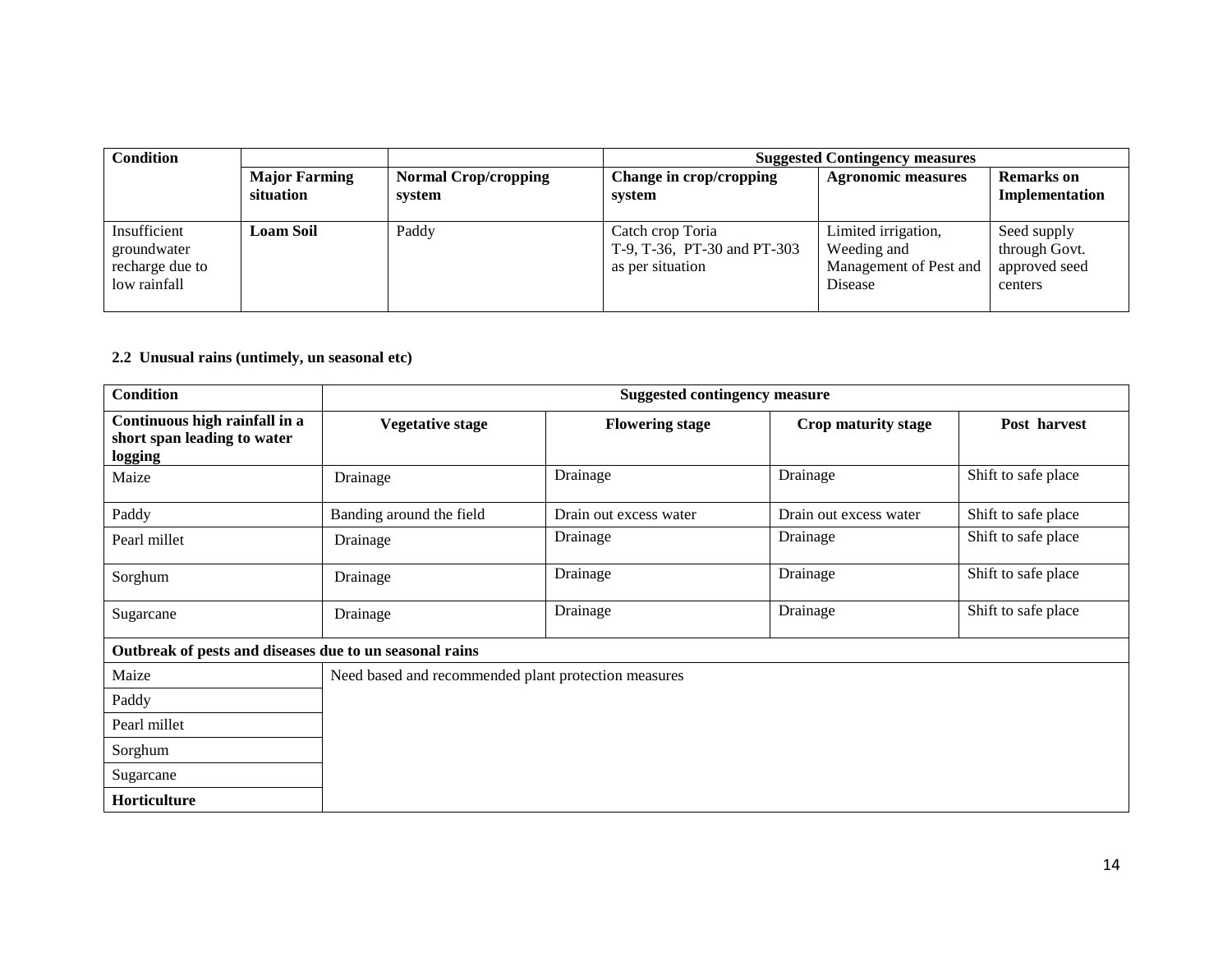## **2.3 Floods : Occasional events; Not Applicable**

| <b>Condition</b>                                                   | <b>Suggested contingency measure</b> |                         |                           |            |  |
|--------------------------------------------------------------------|--------------------------------------|-------------------------|---------------------------|------------|--|
| Transient water logging/ partial<br>inundation <sup>1</sup>        | <b>Seedling / nursery stage</b>      | <b>Vegetative stage</b> | <b>Reproductive stage</b> | At harvest |  |
| <b>Horticulture</b>                                                | Not applicable                       |                         |                           |            |  |
| <b>Continuous submergence</b><br>for more than 2 days <sup>2</sup> | Not applicable                       |                         |                           |            |  |
| Horticulture                                                       | Not applicable                       |                         |                           |            |  |
| Sea water intrusion <sup>3</sup>                                   | Not applicable                       |                         |                           |            |  |

# **2.4 Extreme events: Heat wave / Cold wave/Frost/ Hailstorm /Cyclone: Occasional events**

| <b>Extreme event type</b> | Suggested contingency measure <sup>r</sup> |                         |                           |            |  |  |
|---------------------------|--------------------------------------------|-------------------------|---------------------------|------------|--|--|
|                           | Seedling / nursery stage                   | <b>Vegetative stage</b> | <b>Reproductive stage</b> | At harvest |  |  |
| <b>Heat Wave</b>          | Not applicable                             |                         |                           |            |  |  |
| Horticulture              | Not applicable                             |                         |                           |            |  |  |
| Cold wave                 | Not applicable                             |                         |                           |            |  |  |
| Frost                     | Not applicable                             |                         |                           |            |  |  |
| <b>Hailstorm</b>          | Not applicable                             |                         |                           |            |  |  |
| Cyclone                   | Not applicable                             |                         |                           |            |  |  |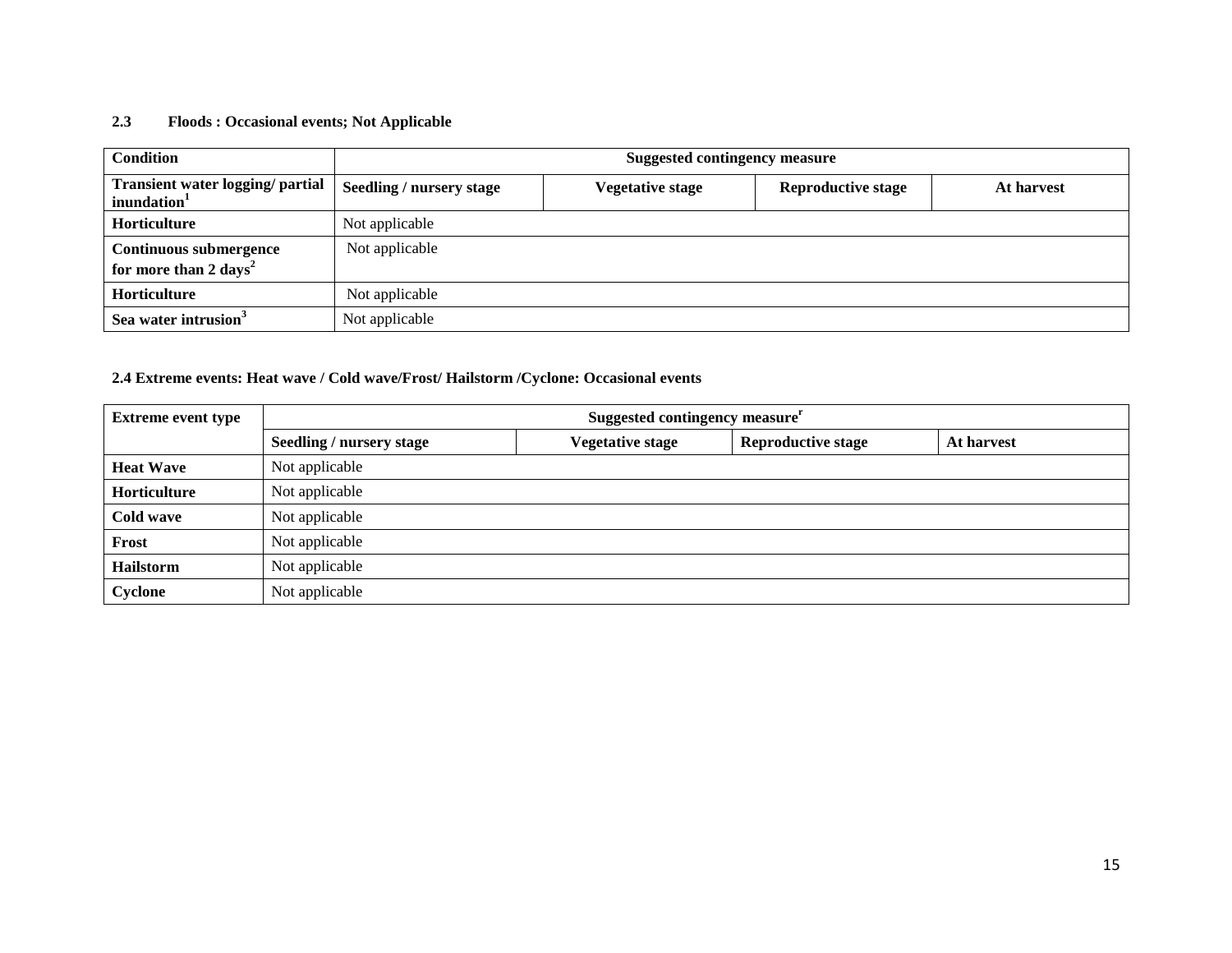# **2.5 Contingent strategies for Livestock, Poultry & Fisheries**

# **2.5.1 Livestock**

|                                    |                                                                                                                                                                                                                                                                                                                                                                                                                                                                                                                                                                                                                                                                                                                                                                                                                                                                                                                                     | <b>Suggested contingency measures</b>                                                                                                                                                                                                                                                                                                                                                                                                                                                                                                                                                                                                                                                                                                                                                                                                                                                                                                                                                                                                                                                                                                                                                                                                                                                                                                                                                                                                                      |                                                                                                                                                                                                                                                                                                                |
|------------------------------------|-------------------------------------------------------------------------------------------------------------------------------------------------------------------------------------------------------------------------------------------------------------------------------------------------------------------------------------------------------------------------------------------------------------------------------------------------------------------------------------------------------------------------------------------------------------------------------------------------------------------------------------------------------------------------------------------------------------------------------------------------------------------------------------------------------------------------------------------------------------------------------------------------------------------------------------|------------------------------------------------------------------------------------------------------------------------------------------------------------------------------------------------------------------------------------------------------------------------------------------------------------------------------------------------------------------------------------------------------------------------------------------------------------------------------------------------------------------------------------------------------------------------------------------------------------------------------------------------------------------------------------------------------------------------------------------------------------------------------------------------------------------------------------------------------------------------------------------------------------------------------------------------------------------------------------------------------------------------------------------------------------------------------------------------------------------------------------------------------------------------------------------------------------------------------------------------------------------------------------------------------------------------------------------------------------------------------------------------------------------------------------------------------------|----------------------------------------------------------------------------------------------------------------------------------------------------------------------------------------------------------------------------------------------------------------------------------------------------------------|
|                                    | <b>Before the event</b>                                                                                                                                                                                                                                                                                                                                                                                                                                                                                                                                                                                                                                                                                                                                                                                                                                                                                                             | During the event                                                                                                                                                                                                                                                                                                                                                                                                                                                                                                                                                                                                                                                                                                                                                                                                                                                                                                                                                                                                                                                                                                                                                                                                                                                                                                                                                                                                                                           | After the event                                                                                                                                                                                                                                                                                                |
| <b>Drought</b>                     |                                                                                                                                                                                                                                                                                                                                                                                                                                                                                                                                                                                                                                                                                                                                                                                                                                                                                                                                     |                                                                                                                                                                                                                                                                                                                                                                                                                                                                                                                                                                                                                                                                                                                                                                                                                                                                                                                                                                                                                                                                                                                                                                                                                                                                                                                                                                                                                                                            |                                                                                                                                                                                                                                                                                                                |
| Feed and<br>Fodder<br>availability | Top dressing of N in 2-3 split doses $@$<br>20-25 kg N/ha in common property<br>resources (CPRs) or private property<br>(PPRs) like waste and<br>resources<br>degraded lands with the monsoon<br>pattern for higher biomass production<br>Promote cultivation of short duration<br>fodder crops of sorghum/bajra/maize<br>suitable to the district<br>Sowing of fodder crops like Stylo and<br>Cenchrus on bunds so as to provide<br>fodder and strengthening of bunds<br>Avoid burning of wheat and paddy straw<br>and storing as dry fodder for future use<br>Proper drying, bailing and densification<br>of harvested dry fodder for transport to<br>the needy villages<br>Complete feed preparation using red<br>gram stalks may be exploited<br>Preserving maize fodder as silage for<br>future use<br>Establishment of silvi-pastoral system in<br>CPRs with Stylosanthus hamata and<br>Cenchrus ciliaris as<br>with<br>grass | Harvest and use biomass of dried up crops (Sorghum, Bajra, Maize, Rice,<br>etc) material as fodder.<br>Harvest the tree fodder (Neem, Subabul, Acasia, Pipal etc) and<br>unconventional feeds resources available and use as fodder for livestock<br>$(LS)$ .<br>Available feed and fodder should be cut from CPRs and stall fed in order<br>to reduce the energy requirements of the animals<br>In case of mild drought, the available dry fodder may be enriched with<br>urea and molasses and the productive livestock should be supplemented<br>with vitamin & minerals mixture.<br>The available silage may be used as green fodder supplement for high<br>yielders and pregnant animals<br>In case of severe drought, UMMB, hay, concentrates and vitamin &<br>mineral mixture should be transported to the needy areas from the reserves<br>at the district level initially and latter stages from the near by districts. All<br>the hay should be enriched with 2% Urea molasses solution or 1%<br>common salt solution and fed to LS<br>Herd should be split and supplementation should be given only to the<br>highly productive and breeding animals<br>Provision of emergency grazing/feeding (Cow-calf camps or other special<br>arrangements to protect high productive & breeding stock)<br>Available kitchen waste should be mixed with dry fodder while feeding<br>Arrangements should be made for mobilization of small ruminants across | Green and concentrates<br>supplementation should<br>be provided to all the<br>animals.<br>Short duration fodder<br>crops of should be sown<br>in unsown and crop failed<br>areas where no further<br>routine crop sowing is not<br>possible<br>cultivation of<br>Promote<br>fodder crops during Rabi<br>season |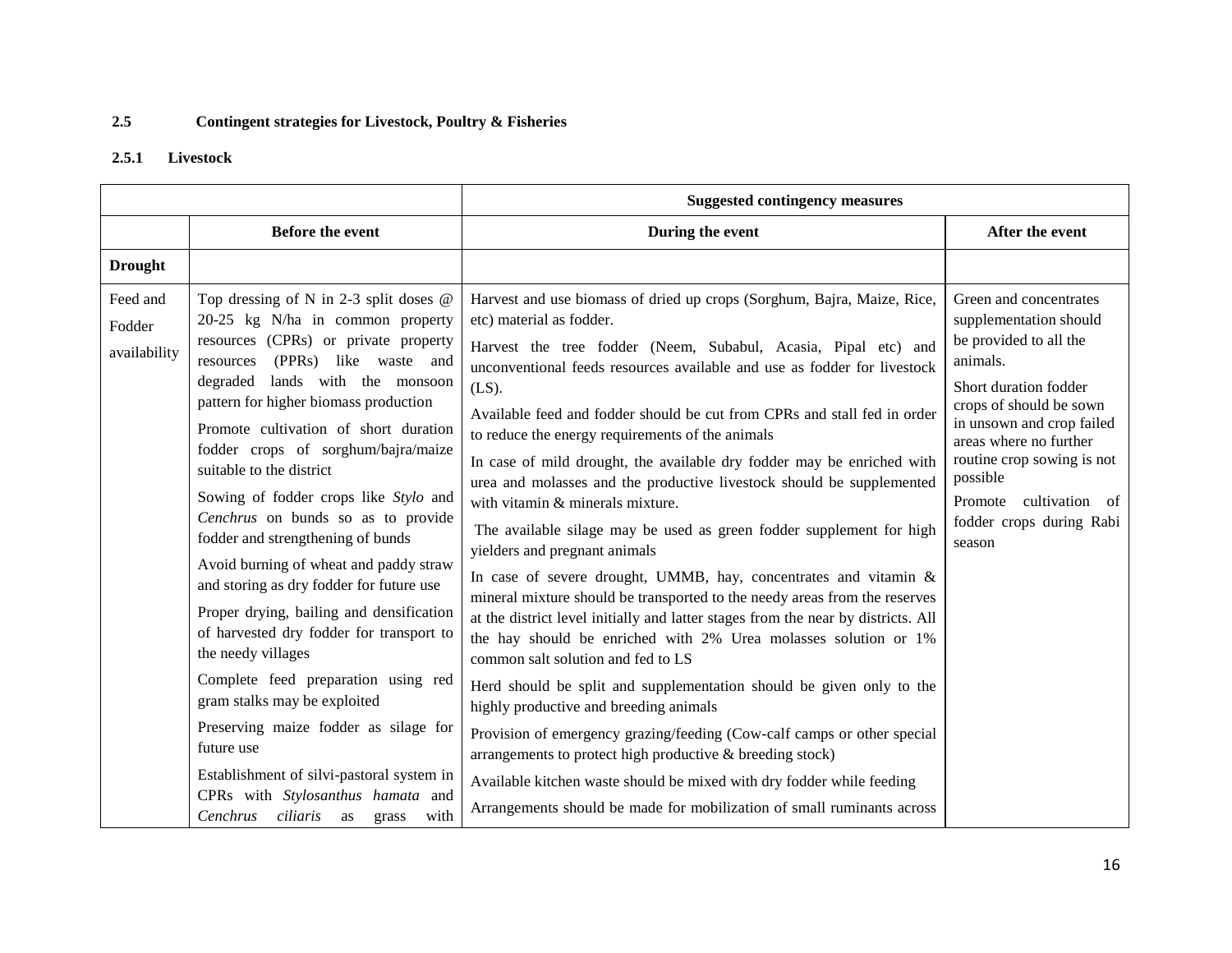|                                                   | leucocephala<br>Leucaena<br>as<br>tree<br>component<br>Creation of permanent fodder, feed and<br>fodder seed banks in all drought prone<br>villages                                                                                                                                                                                                                                                                                                                                                                                                                                                                                                 | the districts where no drought exits with subsidized road/rail<br>transportation and temporary shelter provision for the shepherds<br>Unproductive livestock should to be culled during severe drought<br>Create transportation and marketing facilities for the culled and<br>unproductive animals (10000-20000 animals) in case of severe drought<br>Subsidized loans (5-10 crores) should be provided to the livestock keepers<br>for purchase of supplements, concentrate feed ingredients etc., in case of<br>severe drought                                                                                                                                                                                                                                                                                                |                                                                                                                                             |
|---------------------------------------------------|-----------------------------------------------------------------------------------------------------------------------------------------------------------------------------------------------------------------------------------------------------------------------------------------------------------------------------------------------------------------------------------------------------------------------------------------------------------------------------------------------------------------------------------------------------------------------------------------------------------------------------------------------------|----------------------------------------------------------------------------------------------------------------------------------------------------------------------------------------------------------------------------------------------------------------------------------------------------------------------------------------------------------------------------------------------------------------------------------------------------------------------------------------------------------------------------------------------------------------------------------------------------------------------------------------------------------------------------------------------------------------------------------------------------------------------------------------------------------------------------------|---------------------------------------------------------------------------------------------------------------------------------------------|
| $\pmb{\&}$<br>Heat<br><b>Cold wave</b>            | In villages which are chronically prone<br>to heat waves the following permanent<br>measures are suggested<br>Plantation of trees like Neem,<br>$\mathbf{i}$<br>Pipal, Subabul around the<br>shed<br>of<br>Spreading<br>$\overline{11}$ )<br>husk/straw/coconut leaves<br>on the roof of the shed<br>iii) Water sprinklers / foggers in<br>the animal shed<br>iv) Application of white reflector<br>paint on the roof to reduce<br>thermal radiation effect<br>Cold wave: Covering all the wire<br>meshed walls / open area with gunny<br>bags/ polyethylene sheets with a<br>mechanism for lifting during the day<br>time and closing during night | Allow the animals preferably early in the morning or late in the evening<br>for grazing during heat waves<br>Allow for grazing between 10AM to 3PM during cold waves<br>Feed green fodder/silage / concentrates during day time and roughages /<br>hay during night time in case of heat waves<br>Add 25-50 ml of edible oil in concentrates per kg and fed to the animal<br>during cold waves<br>Apply $/$ sprinkle lime powder $(5-10)$ g per square feet) in the animal shed<br>during cold waves to neutralize ammonia accumulation<br>Put on the foggers / sprinklers during heat weaves and heaters during cold<br>waves in case of high productive animals<br>In severe cases, vitamin 'C' (5-10ml per litre) and electrolytes (Electral<br>powder @ 20g per litre) should be added in water during severe heat<br>waves. | Green and concentrates<br>supplementation should<br>be provided to all the<br>animals.<br>Allow the animals for<br>grazing (normal timings) |
| <b>Health</b><br>and<br><b>Disease</b><br>managem | List out the endemic diseases (species<br>wise) in that district and store vaccines<br>for those diseases<br>Timely vaccination (as per enclosed                                                                                                                                                                                                                                                                                                                                                                                                                                                                                                    | Constitution of Rapid Action Veterinary Force<br>Procurement of emergency medicines and medical kits<br>Performing ring vaccination (8 km radius) in case of any outbreak                                                                                                                                                                                                                                                                                                                                                                                                                                                                                                                                                                                                                                                        | Conducting mass animal<br>health camps<br>Conducting fertility<br>camps                                                                     |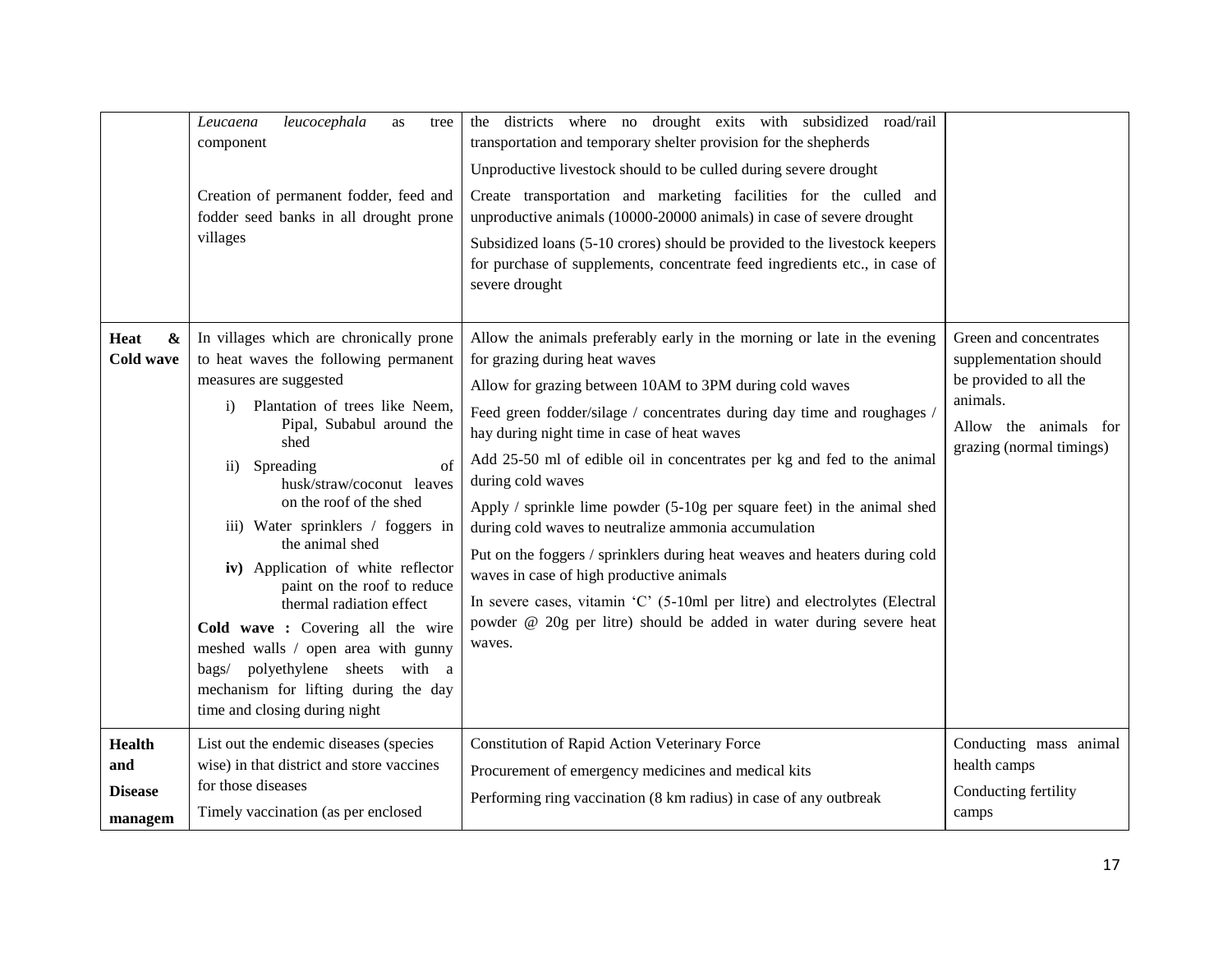| ent               | vaccination schedule) against all                                                                                                                                         | Restricting movement of livestock in case of any epidemic                                                                        | Mass deworming camps                                                                                                     |
|-------------------|---------------------------------------------------------------------------------------------------------------------------------------------------------------------------|----------------------------------------------------------------------------------------------------------------------------------|--------------------------------------------------------------------------------------------------------------------------|
|                   | endemic diseases<br>Surveillance and disease monitoring<br>network to be established at Joint<br>Director (Animal Husbandry) office in                                    | Rescue of sick and injured animals and their treatment                                                                           |                                                                                                                          |
|                   | the district                                                                                                                                                              |                                                                                                                                  |                                                                                                                          |
| <b>Insurance</b>  | Insurance policy for loss of production<br>due to drought may be developed<br>Encouraging insurance of livestock                                                          | Listing out the details of the dead animals and loss of production in high<br>yielders                                           | Submission for insurance<br>claim<br>and<br>availing<br>insurance benefit<br>of<br>Purchase<br>new<br>productive animals |
| Drinking<br>water | Identification of water resources<br>Rain water harvesting and create water<br>bodies/watering points (when water is<br>scarce use only as drinking water for<br>animals) | Restrict wallowing of animals in water bodies/resources<br>Provision of wholesome clean drinking water at least 3 times in a day | drinking<br>Bleach $(0.1\%)$<br>water / water sources<br>Provide<br>drinking<br>clean<br>water                           |
| 2.5.2             | <b>Poultry</b>                                                                                                                                                            |                                                                                                                                  |                                                                                                                          |

| ı |  |
|---|--|
|   |  |

|                                    | <b>Suggested contingency measures</b>                                                                             |                                                                                                                                                            |                                                        |  |  |
|------------------------------------|-------------------------------------------------------------------------------------------------------------------|------------------------------------------------------------------------------------------------------------------------------------------------------------|--------------------------------------------------------|--|--|
|                                    | <b>Before the event</b>                                                                                           | During the event                                                                                                                                           | After the event                                        |  |  |
| <b>Drought</b>                     |                                                                                                                   |                                                                                                                                                            |                                                        |  |  |
| Shortage of<br>feed<br>ingredients | Storing of house hold grain like maize,<br>broken rice, bajra etc, in to use as feed in<br>case of severe drought | Supplementation only for productive birds with<br>house hold grain<br>Supplementation of shell grit (calcium) for laying<br>birds<br>Culling of weak birds | Supplementation to all survived birds                  |  |  |
| Drinking water                     | Rain water harvesting                                                                                             | Sanitation of drinking water                                                                                                                               | Give sufficient water as per the bird's<br>requirement |  |  |